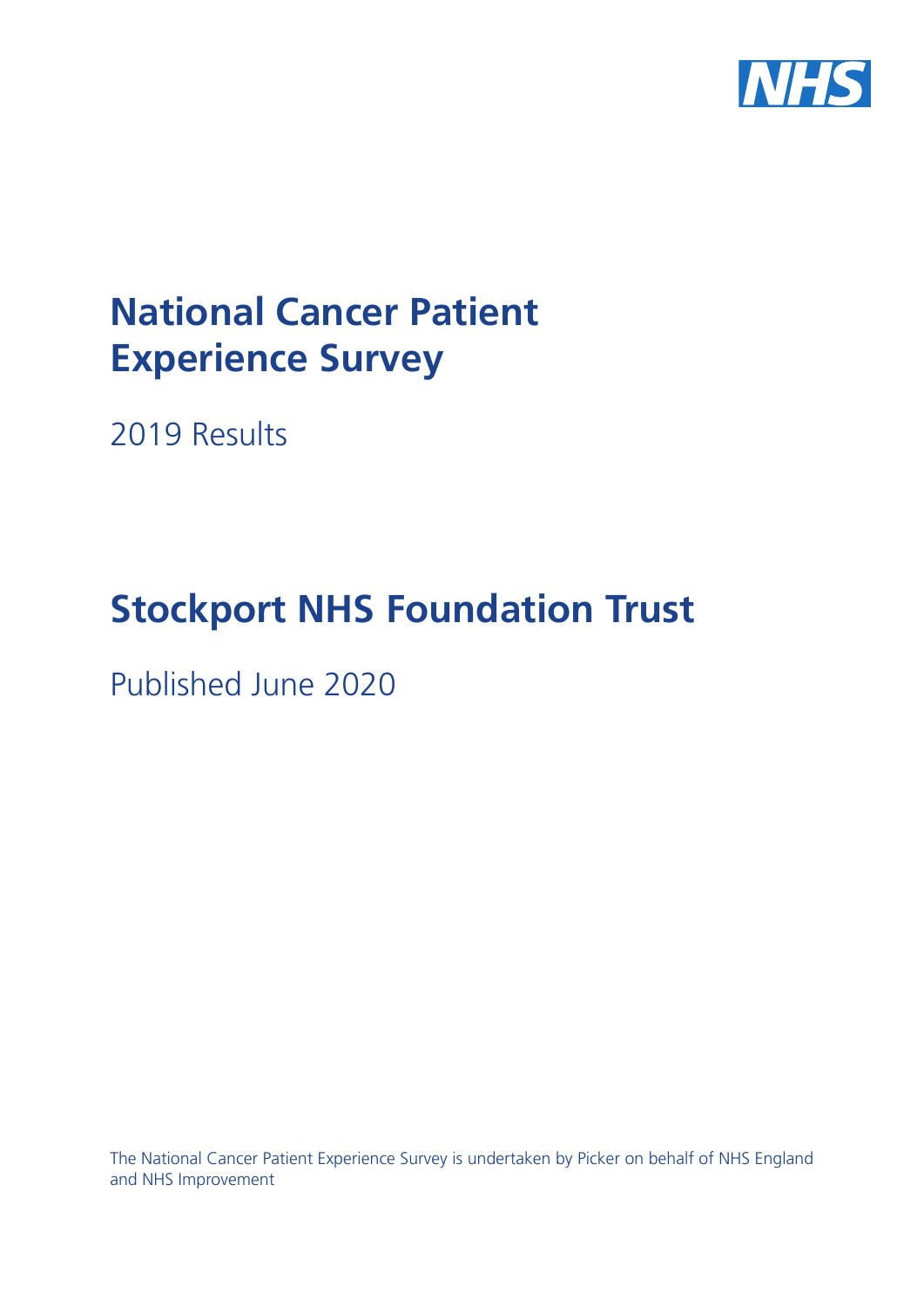# **Executive Summary** Case Mix Adjusted scores

#### **Cancer Dashboard Questions**

The following seven questions are included in phase 1 of the Cancer Dashboard developed by Public Health England and NHS England:

Q61. Patient's average rating of care scored from very poor to very good

| $\overline{0}$ | $\overline{2}$   | 3                                                             | 4 | 5 | 6 | 7 | 8   | 9 | 10                                                                                            |
|----------------|------------------|---------------------------------------------------------------|---|---|---|---|-----|---|-----------------------------------------------------------------------------------------------|
|                |                  |                                                               |   |   |   |   | 8.6 |   |                                                                                               |
|                |                  |                                                               |   |   |   |   |     |   | Q18. Patient definitely involved as much as they wanted in decisions about care and treatment |
|                |                  |                                                               |   |   |   |   |     |   | Q19. Patient given the name of a CNS who would support them through their treatment           |
| 83%            |                  | Q20. Patient found it very or quite easy to contact their CNS |   |   |   |   |     |   |                                                                                               |
| 82%            |                  |                                                               |   |   |   |   |     |   | Q39. Patient always felt they were treated with respect and dignity while in hospital         |
|                | leaving hospital |                                                               |   |   |   |   |     |   | Q41. Hospital staff told patient who to contact if worried about condition or treatment after |
| 62%            | treatment        |                                                               |   |   |   |   |     |   | Q55. General practice staff definitely did everything they could to support patient during    |

### **Questions Outside Expected Range**

|                                                                                              |            | Case Mix Adjusted Scores   |                            |                   |
|----------------------------------------------------------------------------------------------|------------|----------------------------|----------------------------|-------------------|
|                                                                                              | 2019 Score | Lower<br>Expected<br>Range | Upper<br>Expected<br>Range | National<br>Score |
| Q10. Patient told they could bring a family member or friend when first told they had cancer | 70%        | 70%                        | 84%                        | 77%               |
| Q28. Afterwards, staff completely explained how operation had gone in understandable<br>way  | 73%        | 73%                        | 86%                        | 79%               |
| Q61. Patient's average rating of care scored from very poor to very good                     | 8.6        | 8.6                        | 9.0                        | 8.8               |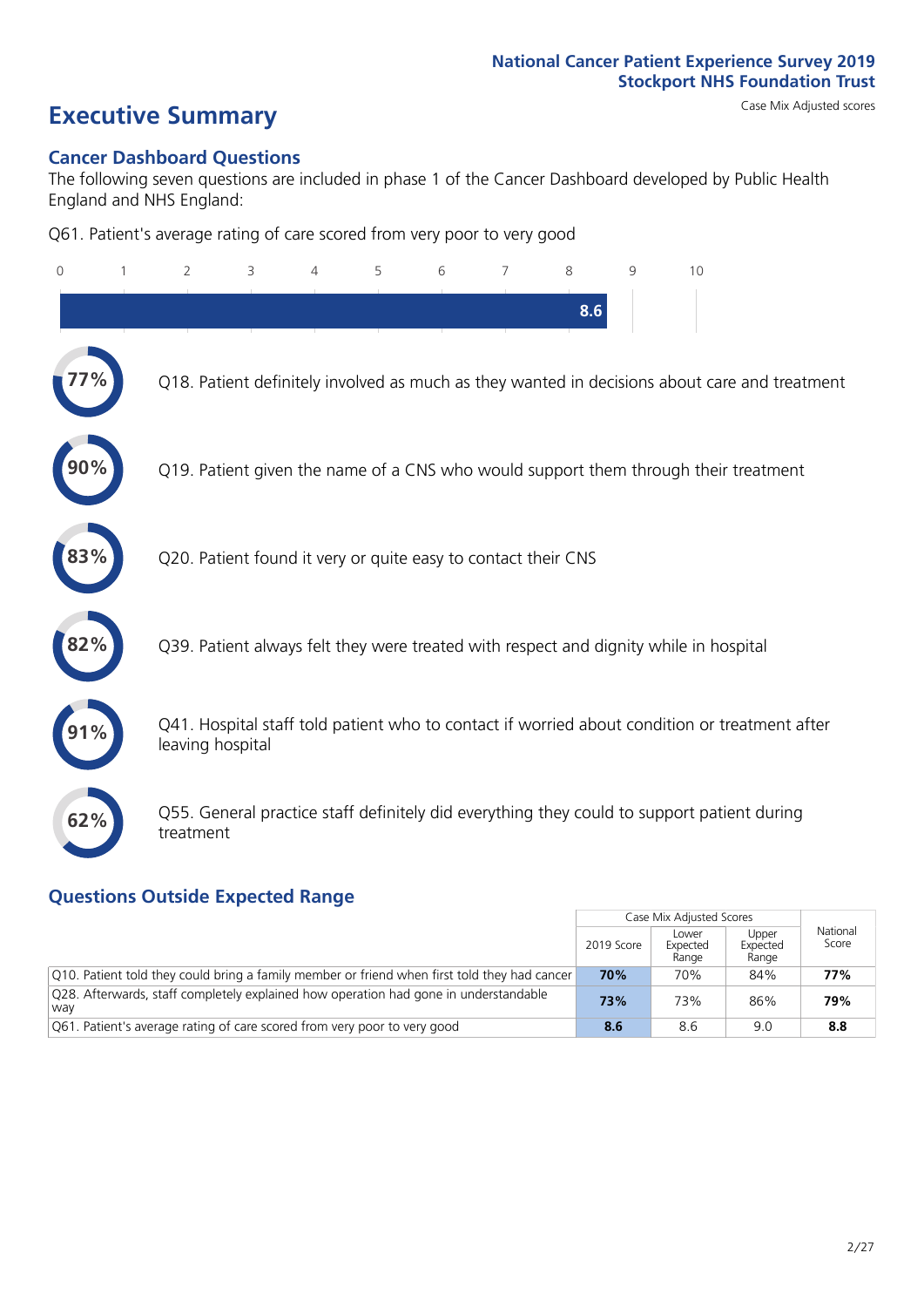## **Introduction**

The National Cancer Patient Experience Survey 2019 is the ninth iteration of the survey first undertaken in 2010. It has been designed to monitor national progress on cancer care; to provide information to drive local quality improvements; to assist commissioners and providers of cancer care; and to inform the work of the various charities and stakeholder groups supporting cancer patients.

The survey was overseen by a national Cancer Patient Experience Advisory Group. This Advisory Group set the principles and objectives of the survey programme and guided questionnaire development. The survey was commissioned and managed by NHS England. The survey provider, Picker, is responsible for designing, running and analysing the survey.

The 2019 survey involved 143 NHS Trusts. Out of 111,366 people, 67,858 people responded to the survey, yielding a response rate of 61%.

# **Methodology**

#### **Eligibility, eldwork and survey methods**

The sample for the survey included all adult (aged 16 and over) NHS patients, with a confirmed primary diagnosis of cancer, discharged from an NHS Trust after an inpatient episode or day case attendance for cancer related treatment in the months of April, May and June 2019. The fieldwork for the survey was undertaken between December 2019 and March 2020.

As in the previous four years, the survey used a mixed mode methodology. Questionnaires were sent by post, with two reminders where necessary, but also included an option to complete the questionnaire online. A Freephone helpline and email was available for respondents to opt out, ask questions about the survey, enable them to complete their questionnaire over the phone and provide access to a translation and interpreting facility for those whose first language was not English.

#### **Case-mix adjustment**

Both unadjusted and adjusted scores are presented in this report. Case-mix adjusted scores allows us to account for the impact that differing patient populations might have on results. By using the case-mix adjusted estimates we can obtain a greater understanding of how a Trust is performing given their patient population. The factors taken into account in this case-mix adjustment are gender, age, ethnic group, deprivation, and tumour group.

#### **Scoring methodology**

Fifty-two questions from the questionnaire are scored as these questions relate directly to patient experience. For all but one question (Q61), scores are presented as the percentage of positive responses out of all scored responses. For Q61, respondents rate their overall care on a scale of 0 to 10, of which the average was calculated for this question's presented score. The percentages in this report have been rounded to the nearest percentage point. Therefore, in some cases the figures do not appear to add up to 100%.

#### **Statistical significance**

In the reporting of 2019 results, appropriate statistical tests have been undertaken to identify unadjusted scores for which the change over time is 'statistically significant'. Thirty-seven scored questions in 2019 have been compared with those of 2018 and a statistically significant change between the two years has been reported where identified.

For the scored questions that are comparable beyond 2018, statistically significant change over the five years has also been reported where identified. A statistically significant difference means that the change in the result is very unlikely to have occurred by sampling variation.

#### **Suppression**

#### **Question-level suppression**

For scores where the base size per question is  $<$ 21, the score will be suppressed and replaced with an asterisk (\*). The base size will include neutral response options.

#### **Double suppression**

If any group within a particular sub-group breakdown (such as the tumour group breakdown) has <21 responses, then the figure for this particular group is suppressed and replaced with an asterisk (\*). If there is only one group within the sub-group breakdown that has <21 respondents, and is therefore suppressed, the group with the next lowest number of respondents is also supressed and replaced with an asterisk (\*) (regardless if it is greater than or less than 21).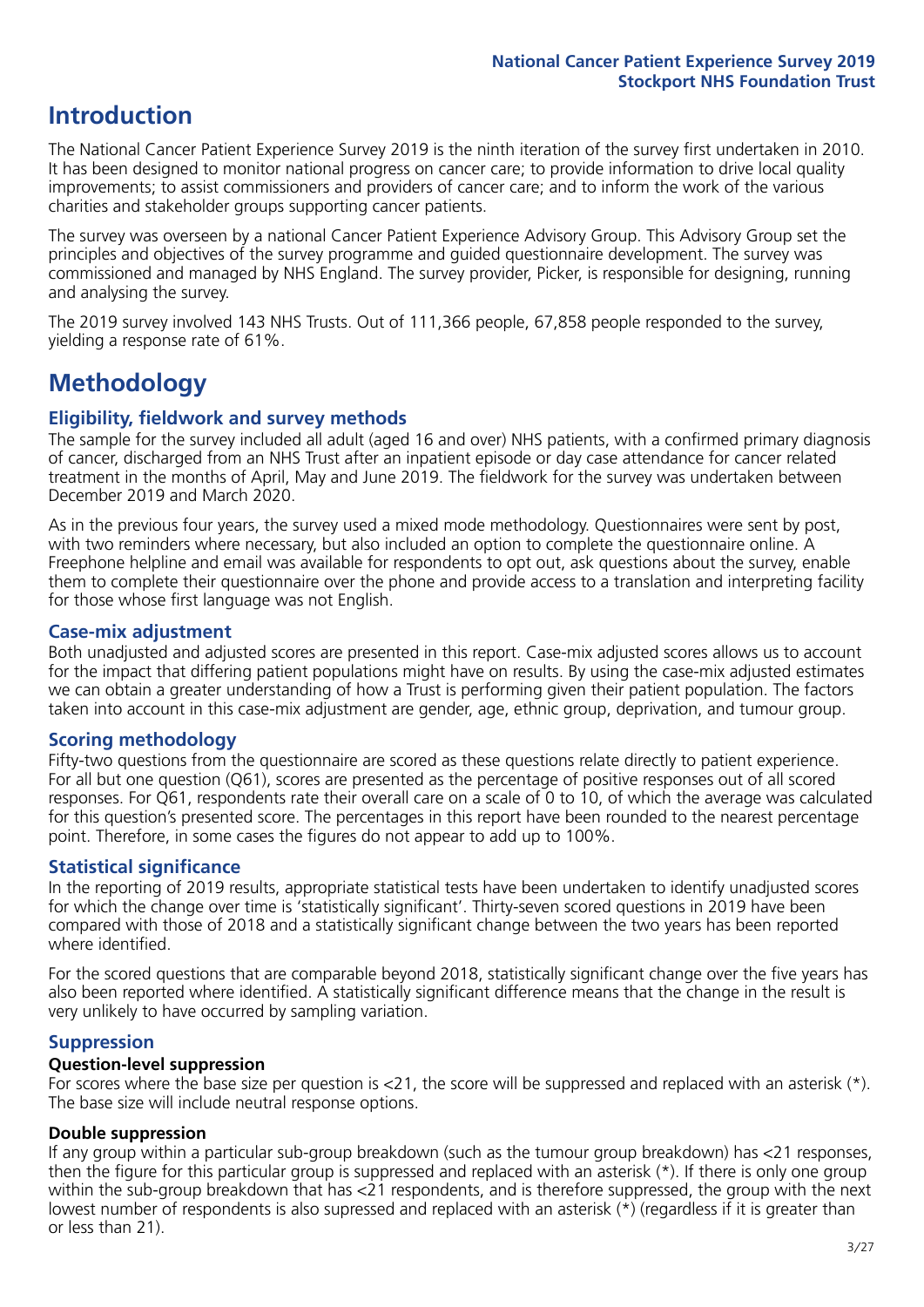# **Understanding the results**

This report shows how this Trust scored for each question in the survey, compared with national results and previous year's results. It is aimed at helping individual Trusts to understand their performance and identify areas for local improvement. Below is a description of the type of results presented within this report and how to understand them.

#### **Expected range charts**

The expected range charts in this report show a bar with the lowest and highest score received for each question nationally. Within this bar, an expected range is given (in grey) and a black diamond represents the actual score for this Trust.

Trusts whose score is above the upper limit of the expected range (in the dark blue) are positive outliers, with a score statistically significantly higher than the national mean. This indicates that the Trust performs better than what Trusts of the same size and demographics are expected to perform. The opposite is true if the score is below the lower limit of the expected range (in the light blue); these are negative outliers. For scores within the expected range (in the grey), the score is what we would expect given the Trust's size and demographics.

#### **Comparability tables**

The comparability tables show the 2018 and 2019 unadjusted scores for this Trust for each scored question. If there is a significant change from 2018 and 2019 or overall from 2015 to 2019, an arrow will be presented for the direction of change. The adjusted 2019 score will also be presented for each scored question along with the lower and upper expected range and national score. Scores above the upper limit of the expected range will be highlighted dark blue, scores below the lower limit of the expected range will be highlighted light blue, and scores within the lower and upper limit of the expected ranges will be highlighted grey.

#### **Tumour type tables**

The tumour type tables show the unadjusted scores for each scored question for each of the 13 tumour groups. The national score for that tumour group is also shown. Unadjusted scores for the same tumour type across different Trusts may not be comparable, as they do not account for the impact that differing patient populations might have on results. Central nervous system is abbreviated as 'CNS' and lower gastrointestinal tract is abbreviated as 'LGT' throughout this report.

#### **Year on year charts**

The year on year charts show five columns representing the unadjusted scores of the last five years (2015, 2016, 2017, 2018 and 2019) for each scored question.

#### **Notes on specific questions**

Following the development phase of the 2019 survey, several changes were made to the questionnaire. Six scored questions were amended (Q5, Q18, Q30, Q35, Q56 and Q60) and one non-scored question (Q29) was amended that impacted the comparability of questions Q30 to Q41. Of all questions changed or impacted by change, only Q60 is presented with historical comparisons; though the results should be interpreted with caution.

#### **Unadjusted data and case-mix adjusted data**

Unadjusted data should be used to see the actual responses from patients relating to the Trust. Case-mix adjusted data, together with expected ranges, should be used to understand whether the results are significantly higher or lower than national results taking account of the patient mix.

## **Further information**

This research was carried out in accordance with the international standard for organisations conducting social research (accreditation to ISO20252:2012; certificate number GB08/74322). The 2019 survey data has been produced and published in line with the Code of Practice for Official Statistics.

For more information on the methodology, please see the Technical Document. It can be viewed along with the 2019 questionnaire and survey quidance on the website at [www.ncpes.co.uk](https://www.ncpes.co.uk/supporting-documents). For all other outputs at National, Trust, CCG and Cancer Alliance level, please see the PDF reports, Excel tables and dashboards at [www.ncpes.co.uk.](https://www.ncpes.co.uk/current-results)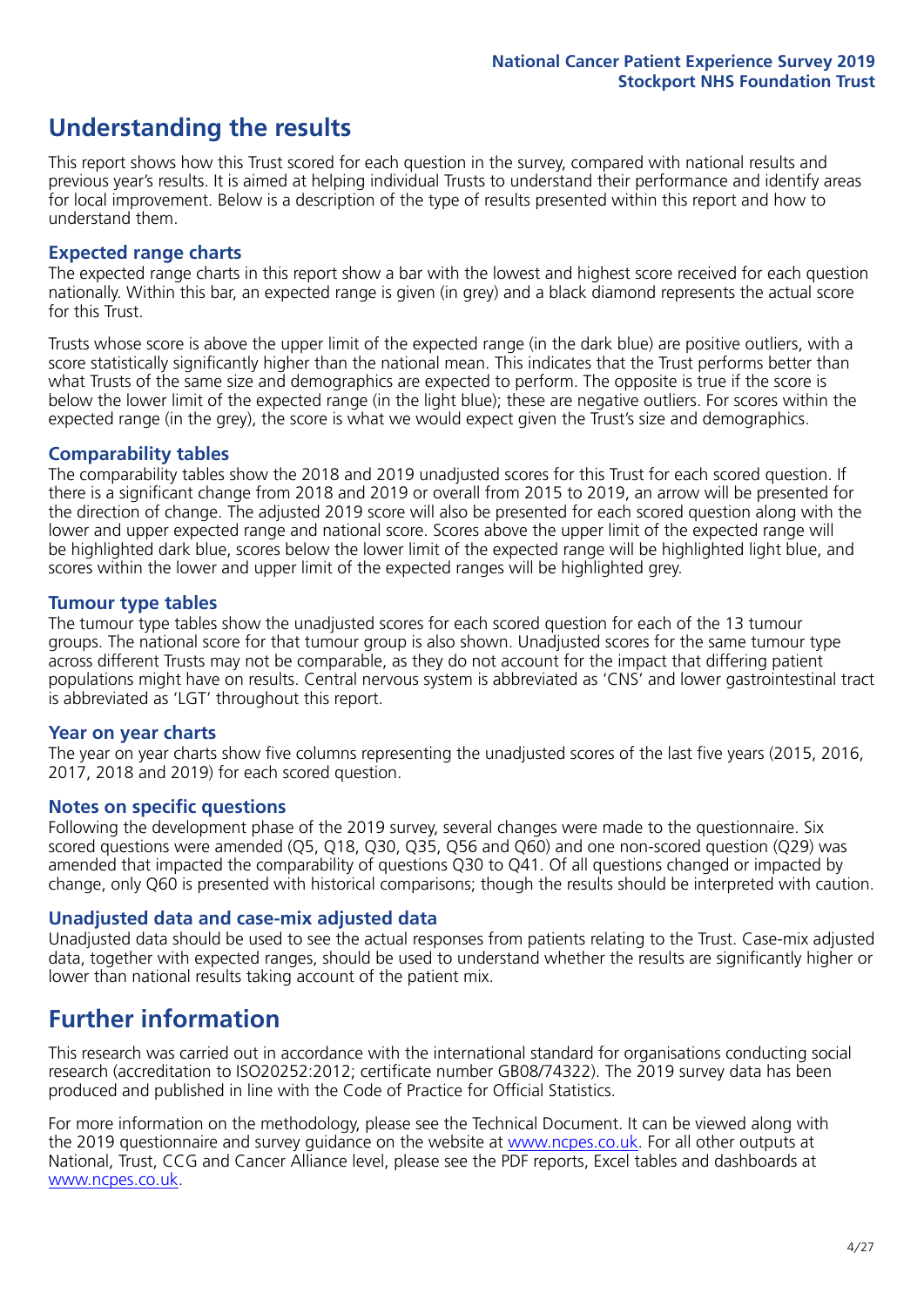### **Response Rate**

#### **Overall Response Rate**

238 patients responded out of a total of 376 patients, resulting in a response rate of 63%.

|              | Sample Size | Adjusted<br>Sample | Completed | Response Rate |
|--------------|-------------|--------------------|-----------|---------------|
| <b>Trust</b> | 392         | 376                | 238       | 63%           |
| National     | 119,855     | 111.366            | 67.858    | 61%           |

#### **Respondents by Survey Type**

|                            | Number of<br>Respondents |
|----------------------------|--------------------------|
| Online                     | 22                       |
| Paper                      | 216                      |
| Phone                      |                          |
| <b>Translation Service</b> |                          |

#### **Respondents by Tumour Group**

|                      | Number of<br>Respondents |
|----------------------|--------------------------|
| <b>Brain / CNS</b>   | ∩                        |
| <b>Breast</b>        | 27                       |
| Colorectal / LGT     | 25                       |
| Gynaecological       | 2                        |
| Haematological       | 54                       |
| <b>Head and Neck</b> | 4                        |
| Lung                 | $\overline{\phantom{a}}$ |
| Prostate             | 42                       |
| Sarcoma              | Ω                        |
| Skin                 | O                        |
| <b>Upper Gastro</b>  | 1                        |
| Urological           | 71                       |
| Other                | 10                       |

#### **Respondents by Age and Gender**

Respondents year of birth has been used to determine age. This information has been amalgamated into 8 age bands. The age and gender distribution for the Trust was as follows:

|        | Age 16-24 | Age 25-34 | Age 35-44 | Age 45-54 | Age 55-64 | Age 65-74 | Age 75-84 | Age 85+ | Total |
|--------|-----------|-----------|-----------|-----------|-----------|-----------|-----------|---------|-------|
| Male   |           |           |           |           | 20        | 54        | 46        | 13      | 138   |
| Female |           |           |           |           | 10        | 37        | 36        |         | 100   |
| Total  |           |           |           | 13        | 30        | 91        | 82        | 18      | 238   |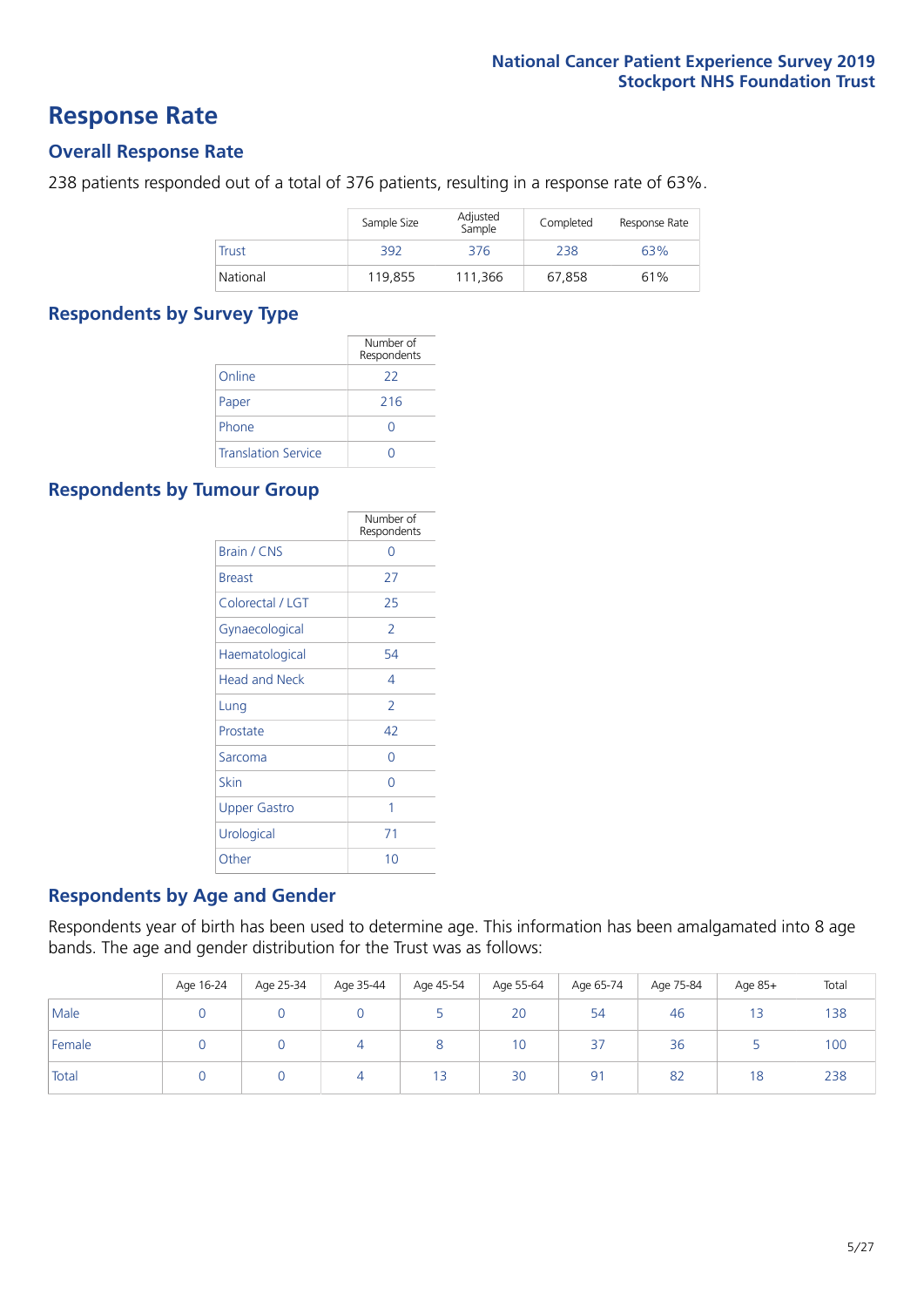# **Expected Range Charts**

| Lower Expected Range                                                                                    | Average |       |     |     |     | Upper Expected Range |     |     | Case Mix Adjusted Score |     |              |          |
|---------------------------------------------------------------------------------------------------------|---------|-------|-----|-----|-----|----------------------|-----|-----|-------------------------|-----|--------------|----------|
| <b>SEEING YOUR GP</b>                                                                                   |         | $0\%$ | 10% | 20% | 30% | 40%                  | 50% | 60% | 70%                     |     | 80% 90% 100% |          |
| Q1. Saw GP once or twice before being told they needed to go to<br>hospital                             |         |       |     |     |     |                      |     |     |                         | 82% |              |          |
| Q2. Patient thought they were seen as soon as necessary                                                 |         |       |     |     |     |                      |     |     |                         |     | 87%          |          |
| <b>DIAGNOSTIC TESTS</b>                                                                                 |         | 0%    | 10% | 20% | 30% | 40%                  | 50% | 60% | 70%                     | 80% |              | 90% 100% |
| O5. Received all the information needed about the test                                                  |         |       |     |     |     |                      |     |     |                         |     | 93%          |          |
| Q6. The length of time waiting for the test to be done was about<br>right                               |         |       |     |     |     |                      |     |     |                         |     | 87%          |          |
| Q7. Test results explained in completely understandable way                                             |         |       |     |     |     |                      |     |     |                         | 76% |              |          |
| <b>FINDING OUT WHAT WAS WRONG WITH YOU</b>                                                              |         | 0%    | 10% | 20% | 30% | 40%                  | 50% | 60% | 70%                     | 80% |              | 90% 100% |
| Q10. Patient told they could bring a family member or friend when<br>first told they had cancer         |         |       |     |     |     |                      |     |     | 70%                     |     |              |          |
| Q11. Patient felt they were told sensitively that they had cancer                                       |         |       |     |     |     |                      |     |     |                         | 84% |              |          |
| Q12. Patient completely understood the explanation of what was<br>wrong                                 |         |       |     |     |     |                      |     |     | 74%                     |     |              |          |
| Q13. Patient given easy to understand written information about<br>the type of cancer they had          |         |       |     |     |     |                      |     |     | 74%                     |     |              |          |
| <b>DECIDING THE BEST TREATMENT FOR YOU</b>                                                              |         | 0%    | 10% | 20% | 30% | 40%                  | 50% | 60% | 70%                     | 80% |              | 90% 100% |
| Q14. Patient felt that treatment options were completely explained                                      |         |       |     |     |     |                      |     |     |                         | 81% |              |          |
| Q15. Patient felt possible side effects were definitely explained in<br>an understandable way           |         |       |     |     |     |                      |     |     | 70%                     |     |              |          |
| Q16. Patient definitely given practical advice and support in dealing<br>with side effects of treatment |         |       |     |     |     |                      |     |     | 66%                     |     |              |          |
| Q17. Patient definitely told about side effects that could affect<br>them in the future                 |         |       |     |     |     |                      |     | 60% |                         |     |              |          |
| Q18. Patient definitely involved as much as they wanted in<br>decisions about care and treatment        |         |       |     |     |     |                      |     |     |                         | 77% |              |          |
| <b>CLINICAL NURSE SPECIALIST (CNS)</b>                                                                  |         | 0%    | 10% | 20% | 30% | 40%                  | 50% | 60% | 70%                     | 80% |              | 90% 100% |
| Q19. Patient given the name of a CNS who would support them<br>through their treatment                  |         |       |     |     |     |                      |     |     |                         |     | 90%          |          |
| Q20. Patient found it very or quite easy to contact their CNS                                           |         |       |     |     |     |                      |     |     |                         | 83% |              |          |
| Q21. Patient got understandable answers to important questions<br>all or most of the time               |         |       |     |     |     |                      |     |     |                         | 84% |              |          |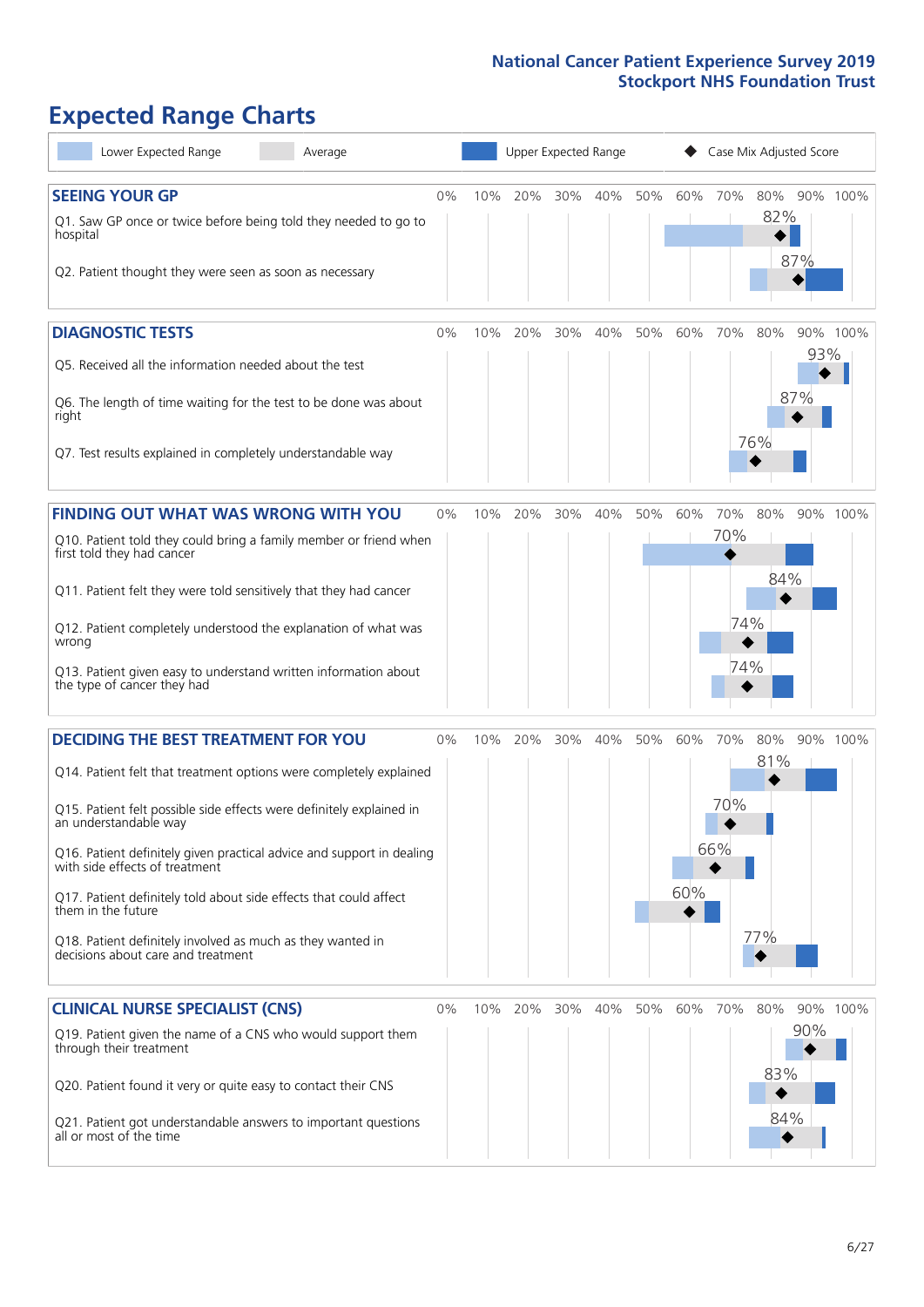# **Expected Range Charts**

| Lower Expected Range<br>Average                                                                                                                                                                                                                                                                                                                                                                                                                                                                                                                                                                                                                                                                                                                                                                                                                                                                                                                                                                                                                                                                                                                                                         |     |     | Upper Expected Range |     |            |            |                          |                          | Case Mix Adjusted Score              |
|-----------------------------------------------------------------------------------------------------------------------------------------------------------------------------------------------------------------------------------------------------------------------------------------------------------------------------------------------------------------------------------------------------------------------------------------------------------------------------------------------------------------------------------------------------------------------------------------------------------------------------------------------------------------------------------------------------------------------------------------------------------------------------------------------------------------------------------------------------------------------------------------------------------------------------------------------------------------------------------------------------------------------------------------------------------------------------------------------------------------------------------------------------------------------------------------|-----|-----|----------------------|-----|------------|------------|--------------------------|--------------------------|--------------------------------------|
| <b>SUPPORT FOR PEOPLE WITH CANCER</b><br>$0\%$<br>Q22. Hospital staff gave information about support or self-help<br>groups for people with cancer<br>Q23. Hospital staff discussed or gave information about the impact<br>cancer could have on day to day activities<br>Q24. Hospital staff gave information on getting financial help or<br>possible benefits<br>Q25. Hospital staff told patient they could get free prescriptions                                                                                                                                                                                                                                                                                                                                                                                                                                                                                                                                                                                                                                                                                                                                                  | 10% | 20% | 30%                  | 40% | 50%        | 60%<br>56% | 70%                      | 80%<br>82%               | 90% 100%<br>93%<br>85%               |
| <b>OPERATIONS</b><br>0%<br>Q27. Beforehand, patient had all the information needed about the<br>operation<br>Q28. Afterwards, staff completely explained how operation had<br>gone in understandable way                                                                                                                                                                                                                                                                                                                                                                                                                                                                                                                                                                                                                                                                                                                                                                                                                                                                                                                                                                                | 10% | 20% | 30%                  | 40% | 50%        | 60%        | 70%<br>73%               | 80%                      | 90% 100%<br>94%                      |
| <b>HOSPITAL CARE AS AN INPATIENT</b><br>0%<br>Q30. Hospital staff didn't talk in front of patient as if patient wasn't<br>there<br>Q31. Patient had confidence and trust in all doctors treating them<br>Q32. Patient's family or someone close definitely felt able to talk to<br>a doctor<br>Q33. Patient had confidence and trust in all the ward nurses<br>treating them<br>Q34. Patient thought there were always or nearly always enough<br>nurses on duty to care for them<br>Q35. All hospital staff asked patient what name they prefer to be<br>called by<br>Q36. Patient always given enough privacy when discussing<br>condition or treatment<br>Q37. Patient definitely found hospital staff to discuss worries or<br>fears during their inpatient visit<br>Q38. Hospital staff definitely did everything they could to help<br>control pain<br>Q39. Patient always felt they were treated with respect and dignity<br>while in hospital<br>Q40. Patient given clear written information about what should or<br>should not do after leaving hospital<br>Q41. Hospital staff told patient who to contact if worried about<br>condition or treatment after leaving hospital | 10% | 20% | 30%                  | 40% | 50%<br>52% | 60%<br>63% | 70%<br>65%<br>72%<br>66% | 80%<br>81%<br>79%<br>82% | 90% 100%<br>86%<br>86%<br>90%<br>91% |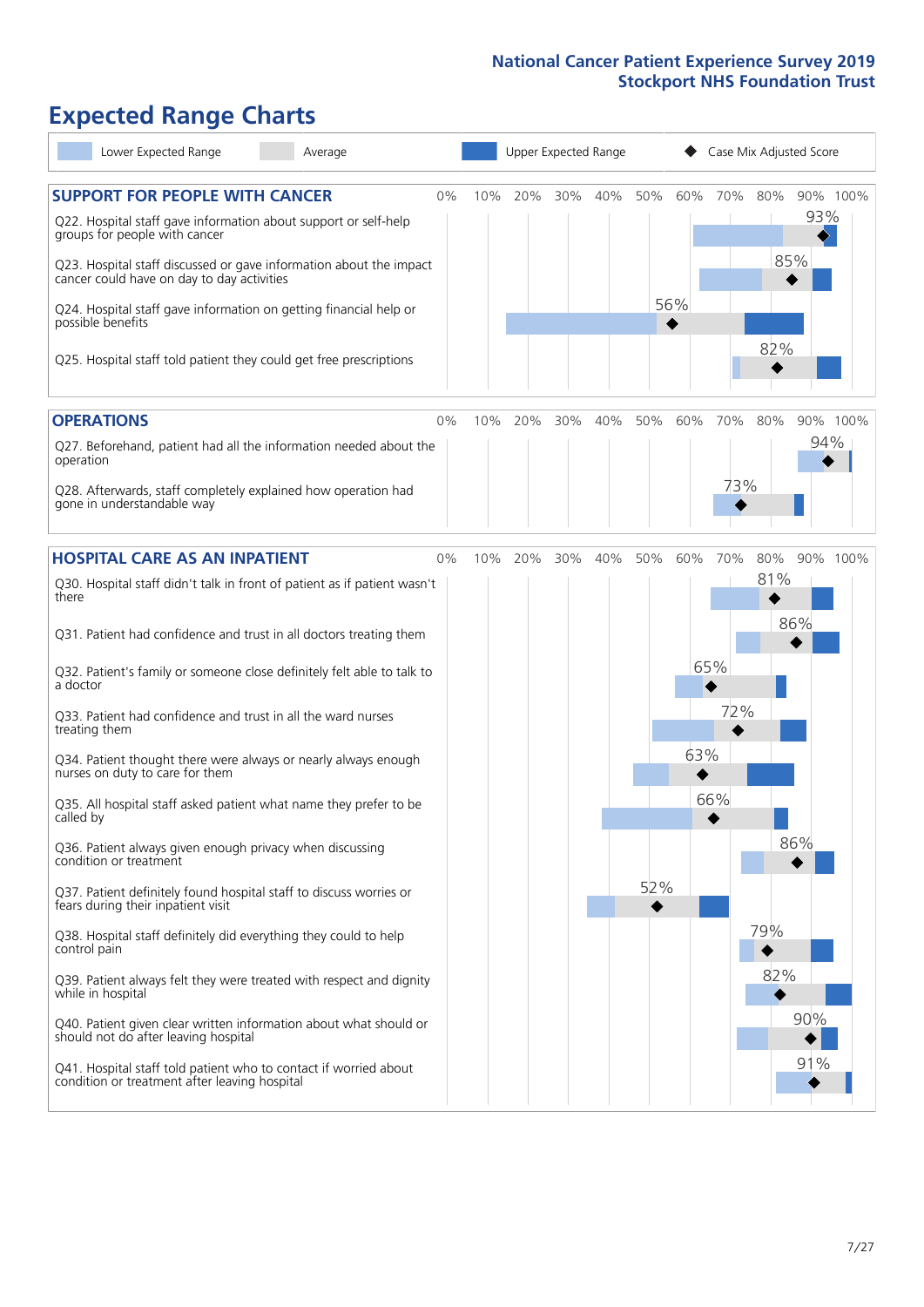# **Expected Range Charts**

|           | Lower Expected Range                                                                                                                                                                                                                                                                                                                                                                                                                                        | Average |    |     |     |            | Upper Expected Range |                   |            |                   |            | Case Mix Adjusted Score |                 |
|-----------|-------------------------------------------------------------------------------------------------------------------------------------------------------------------------------------------------------------------------------------------------------------------------------------------------------------------------------------------------------------------------------------------------------------------------------------------------------------|---------|----|-----|-----|------------|----------------------|-------------------|------------|-------------------|------------|-------------------------|-----------------|
|           | <b>HOSPITAL CARE AS A DAY PATIENT / OUTPATIENT 0%</b><br>Q43. Patient definitely found hospital staff to discuss worries or<br>fears during their outpatient or day case visit<br>Q44. Cancer doctor had the right documents at patient's last<br>outpatient appointment                                                                                                                                                                                    |         |    | 10% | 20% | 30%        | 40%                  | 50%               | 60%        | 70%<br>67%        | 80%        | 95%                     | 90% 100%        |
|           | Q46. Beforehand patient completely had all information needed<br>about radiotherapy treatment<br>Q47. Patient completely given understandable information about<br>whether radiotherapy was working<br>Q49. Beforehand patient completely had all information needed<br>about chemotherapy treatment<br>Q50. Patient given enough information about whether<br>chemotherapy was working in a completely understandable way                                  |         |    |     |     |            |                      |                   | 60%        | 68%               | 78%<br>80% |                         |                 |
|           | <b>HOME CARE AND SUPPORT</b><br>Q51. Hospital staff definitely gave family or someone close all the<br>information needed to help care at home<br>Q52. Patient definitely given enough support from health or social<br>services during treatment<br>Q53. Patient definitely given enough support from health or social<br>services after treatment                                                                                                         |         | 0% | 10% | 20% | 30%        | 40%                  | 50%<br>53%<br>53% | 60%<br>58% | 70%               | 80%        |                         | 90% 100%        |
| treatment | <b>CARE FROM YOUR GENERAL PRACTICE</b><br>Q54. GP given enough information about patient's condition and<br>Q55. General practice staff definitely did everything they could to<br>support patient during treatment                                                                                                                                                                                                                                         |         | 0% | 10% | 20% | 30%        | 40%                  | 50%               | 60%<br>62% | 70%               | 80%        |                         | 90% 100%<br>97% |
|           | <b>YOUR OVERALL NHS CARE</b><br>Q56. Different people treating and caring for patient always work<br>well together to give best possible care<br>Q57. Patient given a care plan<br>Q58. Overall the administration of care was good or very good<br>Q59. Patient felt length of time for attending clinics and<br>appointments for cancer was about right<br>Q60. Someone discussed with patient whether they would like to<br>take part in cancer research |         | 0% | 10% | 20% | 30%<br>27% | 40%<br>39%           | 50%               | 60%        | 70%<br>72%<br>65% | 80%        | 85%                     | 90% 100%        |
| good      | Q61. Patient's average rating of care scored from very poor to very                                                                                                                                                                                                                                                                                                                                                                                         |         | 0  |     | 2   | 3          | 4                    | 5                 | 6          |                   | 8          | 9<br>8.6                | 10              |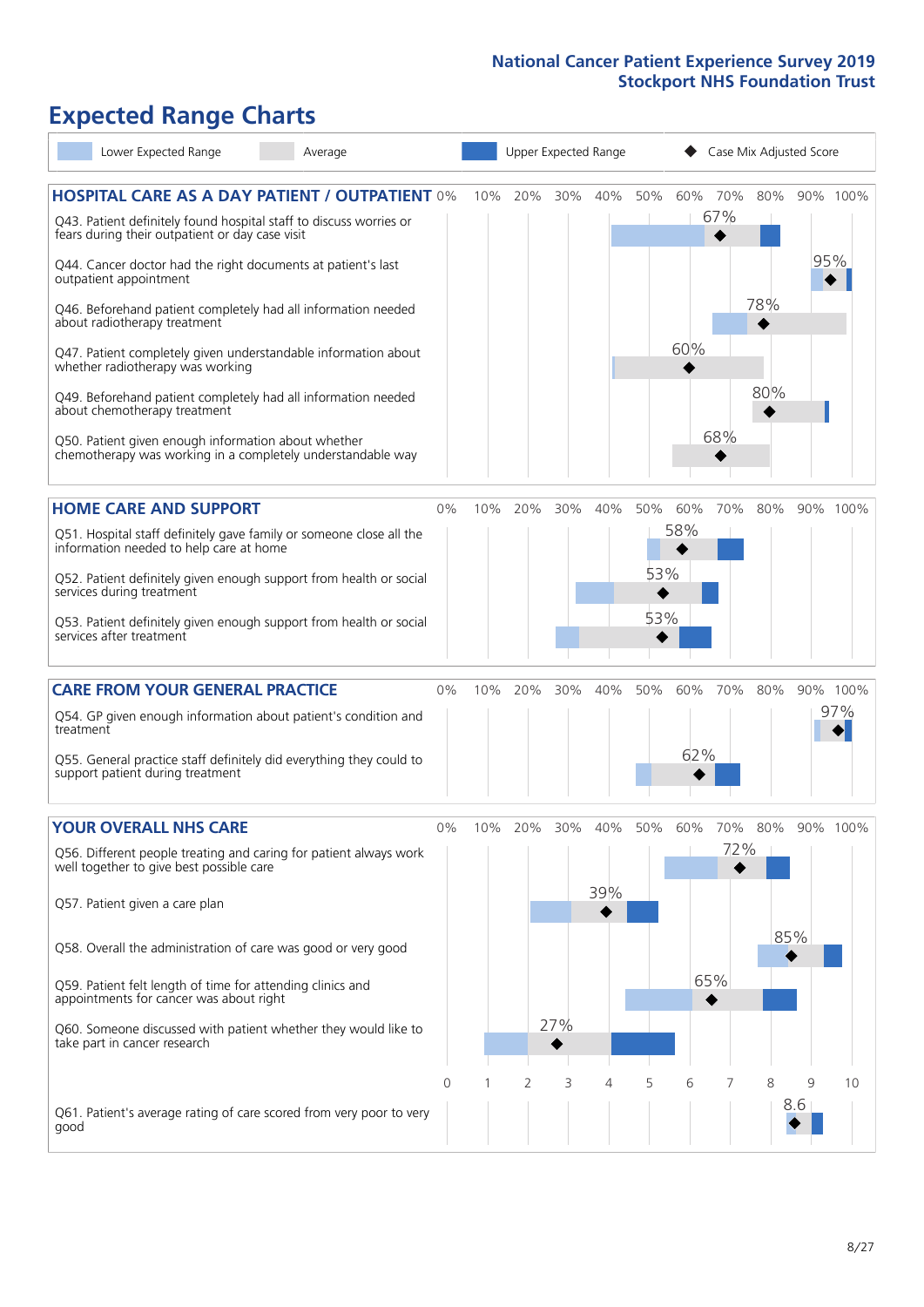# **Comparability Tables**

\* Indicates where a score has been suppressed because there are less than 21 responses.

\*\* No score available for 2018.

 $\triangle$  or  $\nabla$ 

Change 2018-2019: Indicates where 2019 score is significantly higher or lower than 2018 score Change Overall: Indicates significant change overall (2015, 2016, 2017, 2018 and 2019).

Adjusted Score below Lower Expected Range Adjusted Score between Upper and Lower Expected Ranges Adjusted Score above Upper Expected Range

|                                                                             |           |               | Unadjusted Scores |               |                         |                   |               | Case Mix Adjusted Scores |                                     |                   |
|-----------------------------------------------------------------------------|-----------|---------------|-------------------|---------------|-------------------------|-------------------|---------------|--------------------------|-------------------------------------|-------------------|
|                                                                             | 2018<br>n | 2018<br>Score | 2019<br>n         | 2019<br>Score | Change<br>2018-<br>2019 | Change<br>Overall | 2019<br>Score | Lower<br>Range           | Upper<br>Expected Expected<br>Range | National<br>Score |
| <b>SEEING YOUR GP</b>                                                       |           |               |                   |               |                         |                   |               |                          |                                     |                   |
| Q1. Saw GP once or twice before being told they needed to go<br>to hospital | 113       | 76%           | 183               | 83%           |                         |                   | 82%           | 73%                      | 85%                                 | 79%               |
| Q2. Patient thought they were seen as soon as necessary                     | 156       | 86%           | 231               | 88%           |                         |                   | 87%           | 79%                      | 89%                                 | 84%               |
| <b>DIAGNOSTIC TESTS</b>                                                     |           |               |                   |               |                         |                   |               |                          |                                     |                   |

| O5. Received all the information needed about the test                    | $**$ | **  | 83   | 93% | 93% | 92% | 98% | 95% |
|---------------------------------------------------------------------------|------|-----|------|-----|-----|-----|-----|-----|
| Q6. The length of time waiting for the test to be done was<br>about right | 131  | 88% | 91 ا | 87% | 87% | 83% | 93% | 88% |
| Q7. Test results explained in completely understandable way               | 131  | 80% | 189  | 77% | 76% | 74% | 86% | 80% |

| <b>FINDING OUT WHAT WAS WRONG WITH YOU</b>                                                      |     |     |     |     |     |     |     |     |
|-------------------------------------------------------------------------------------------------|-----|-----|-----|-----|-----|-----|-----|-----|
| Q10. Patient told they could bring a family member or friend<br>when first told they had cancer | 145 | 74% | 208 | 69% | 70% | 70% | 84% | 77% |
| Q11. Patient felt they were told sensitively that they had cancer                               | 157 | 87% | 231 | 84% | 84% | 81% | 90% | 86% |
| Q12. Patient completely understood the explanation of what<br>was wrong                         | 157 | 78% | 233 | 75% | 74% | 68% | 79% | 73% |
| Q13. Patient given easy to understand written information<br>about the type of cancer they had  | 133 | 78% | 213 | 76% | 74% | 69% | 80% | 74% |

| <b>DECIDING THE BEST TREATMENT FOR YOU</b>                                                              |      |      |     |     |  |     |     |     |     |
|---------------------------------------------------------------------------------------------------------|------|------|-----|-----|--|-----|-----|-----|-----|
| Q14. Patient felt that treatment options were completely<br>explained                                   | 133  | 89%  | 211 | 80% |  | 81% | 78% | 88% | 83% |
| Q15. Patient felt possible side effects were definitely explained<br>in an understandable way           | 146  | 74%  | 209 | 68% |  | 70% | 67% | 79% | 73% |
| Q16. Patient definitely given practical advice and support in<br>dealing with side effects of treatment | 144  | 69%  | 219 | 64% |  | 66% | 61% | 74% | 67% |
| Q17. Patient definitely told about side effects that could affect<br>them in the future                 | 146  | 54%  | 198 | 59% |  | 60% | 50% | 64% | 57% |
| Q18. Patient definitely involved as much as they wanted in<br>decisions about care and treatment        | $**$ | $**$ | 231 | 77% |  | 77% | 76% | 86% | 81% |

| <b>CLINICAL NURSE SPECIALIST (CNS)</b>                                                    |     |     |     |     |  |     |     |     |     |
|-------------------------------------------------------------------------------------------|-----|-----|-----|-----|--|-----|-----|-----|-----|
| Q19. Patient given the name of a CNS who would support them<br>through their treatment    | 150 | 90% | 217 | 87% |  | 90% | 88% | 96% | 92% |
| Q20. Patient found it very or quite easy to contact their CNS                             | 127 | 88% | 168 | 82% |  | 83% | 79% | 91% | 85% |
| Q21. Patient got understandable answers to important<br>questions all or most of the time | 19  | 93% | 160 | 85% |  | 84% | 82% | 93% | 87% |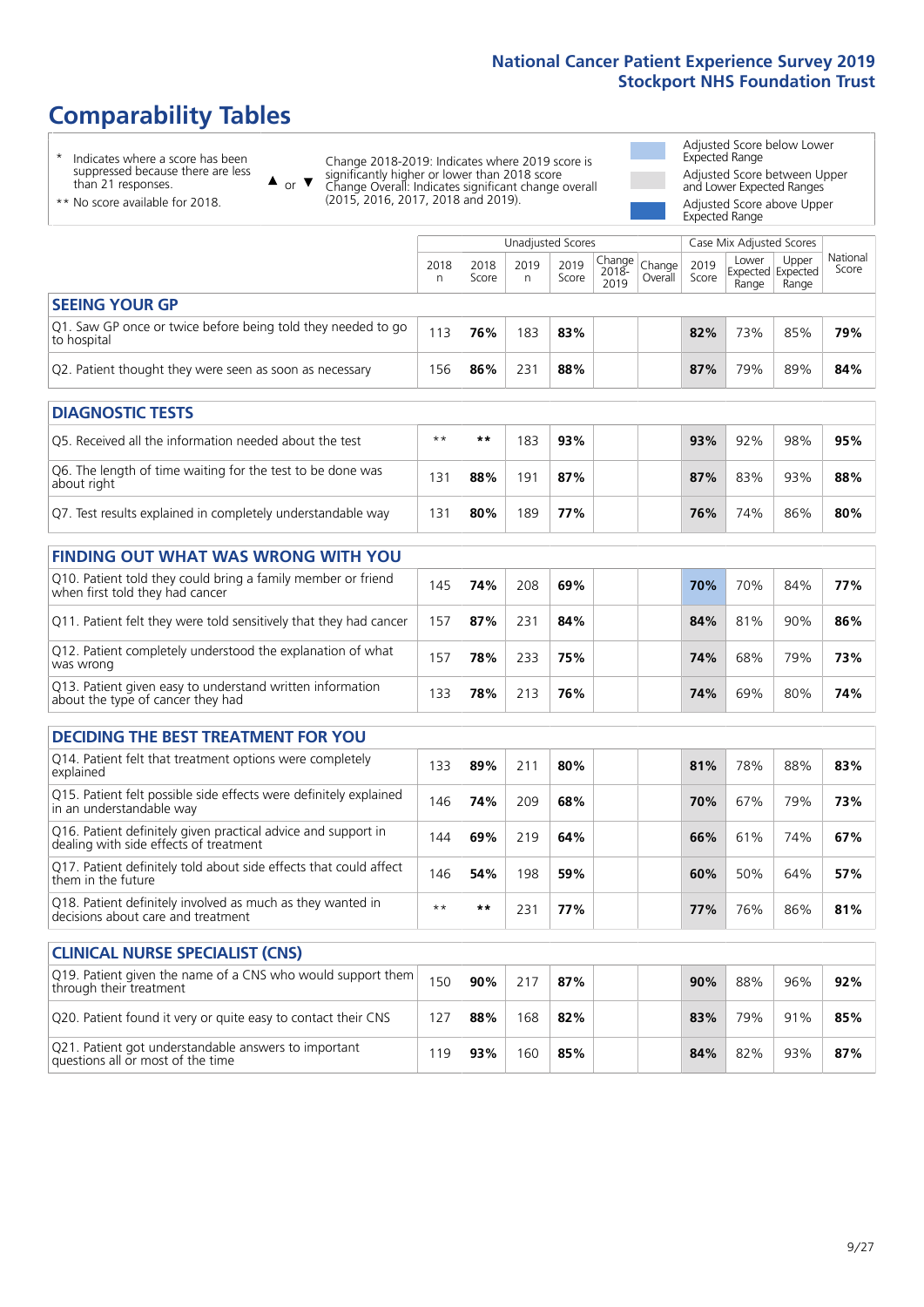# **Comparability Tables**

\* Indicates where a score has been suppressed because there are less than 21 responses.

\*\* No score available for 2018.

 $\triangle$  or  $\nabla$ 

Change 2018-2019: Indicates where 2019 score is significantly higher or lower than 2018 score Change Overall: Indicates significant change overall (2015, 2016, 2017, 2018 and 2019).

Adjusted Score below Lower Expected Range Adjusted Score between Upper and Lower Expected Ranges Adjusted Score above Upper Expected Range

|                                                                                                                   |              |               | <b>Unadjusted Scores</b> |               |                         |                   |               | Case Mix Adjusted Scores            |                |                   |
|-------------------------------------------------------------------------------------------------------------------|--------------|---------------|--------------------------|---------------|-------------------------|-------------------|---------------|-------------------------------------|----------------|-------------------|
|                                                                                                                   | 2018<br>n    | 2018<br>Score | 2019<br>n.               | 2019<br>Score | Change<br>2018-<br>2019 | Change<br>Overall | 2019<br>Score | Lower<br>Expected Expected<br>Range | Upper<br>Range | National<br>Score |
| <b>SUPPORT FOR PEOPLE WITH CANCER</b>                                                                             |              |               |                          |               |                         |                   |               |                                     |                |                   |
| Q22. Hospital staff gave information about support or self-help<br>groups for people with cancer                  | 124          | 88%           | 172                      | 92%           |                         | ▲                 | 93%           | 83%                                 | 93%            | 88%               |
| Q23. Hospital staff discussed or gave information about the<br>impact cancer could have on day to day activities  | 86           | 87%           | 134                      | 84%           |                         |                   | 85%           | 78%                                 | 90%            | 84%               |
| Q24. Hospital staff gave information on getting financial help or<br>possible benefits                            | 60           | 53%           | 84                       | 50%           |                         |                   | 56%           | 52%                                 | 74%            | 63%               |
| Q25. Hospital staff told patient they could get free prescriptions                                                | 68           | 84%           | 65                       | 83%           |                         |                   | 82%           | 72%                                 | 91%            | 82%               |
| <b>OPERATIONS</b>                                                                                                 |              |               |                          |               |                         |                   |               |                                     |                |                   |
| Q27. Beforehand, patient had all the information needed about<br>the operation                                    | 105          | 100%          | 151                      | 94%           |                         |                   | 94%           | 93%                                 | 99%            | 96%               |
| Q28. Afterwards, staff completely explained how operation had<br>gone in understandable way                       | 106          | 76%           | 150                      | 71%           |                         |                   | 73%           | 73%                                 | 86%            | 79%               |
| <b>HOSPITAL CARE AS AN INPATIENT</b>                                                                              |              |               |                          |               |                         |                   |               |                                     |                |                   |
| Q30. Hospital staff didn't talk in front of patient as if patient<br>wasn't there                                 | $\star\star$ | **            | 125                      | 82%           |                         |                   | 81%           | 77%                                 | 90%            | 84%               |
| Q31. Patient had confidence and trust in all doctors treating<br>them                                             | $* *$        | $***$         | 125                      | 88%           |                         |                   | 86%           | 77%                                 | 90%            | 84%               |
| Q32. Patient's family or someone close definitely felt able to talk<br>to a doctor                                | $* *$        | $***$         | 93                       | 65%           |                         |                   | 65%           | 63%                                 | 81%            | 72%               |
| O33. Patient had confidence and trust in all the ward nurses<br>treating them                                     | $**$         | $***$         | 125                      | 74%           |                         |                   | 72%           | 66%                                 | 82%            | 74%               |
| Q34. Patient thought there were always or nearly always<br>enough nurses on duty to care for them                 | $\star\star$ | $**$          | 126                      | 65%           |                         |                   | 63%           | 55%                                 | 74%            | 64%               |
| Q35. All hospital staff asked patient what name they prefer to<br>be called by                                    | $* *$        | $***$         | 121                      | 68%           |                         |                   | 66%           | 61%                                 | 81%            | 71%               |
| Q36. Patient always given enough privacy when discussing<br>condition or treatment                                | $* *$        | $***$         | 126                      | 87%           |                         |                   | 86%           | 78%                                 | 91%            | 85%               |
| Q37. Patient definitely found hospital staff to discuss worries or<br>fears during their inpatient visit          | $**$         | $***$         | 89                       | 52%           |                         |                   | 52%           | 41%                                 | 62%            | 52%               |
| Q38. Hospital staff definitely did everything they could to help<br>control pain                                  | $\star\star$ | $***$         | 111                      | 79%           |                         |                   | 79%           | 76%                                 | 90%            | 83%               |
| Q39. Patient always felt they were treated with respect and<br>dignity while in hospital                          | $\star\star$ | $***$         | 125                      | 84%           |                         |                   | 82%           | 82%                                 | 93%            | 88%               |
| Q40. Patient given clear written information about what should<br>or should not do after leaving hospital         | $**$         | $***$         | 115                      | 91%           |                         |                   | 90%           | 79%                                 | 93%            | 86%               |
| Q41. Hospital staff told patient who to contact if worried about<br>condition or treatment after leaving hospital | $**$         | $***$         | 117                      | 91%           |                         |                   | 91%           | 90%                                 | 98%            | 94%               |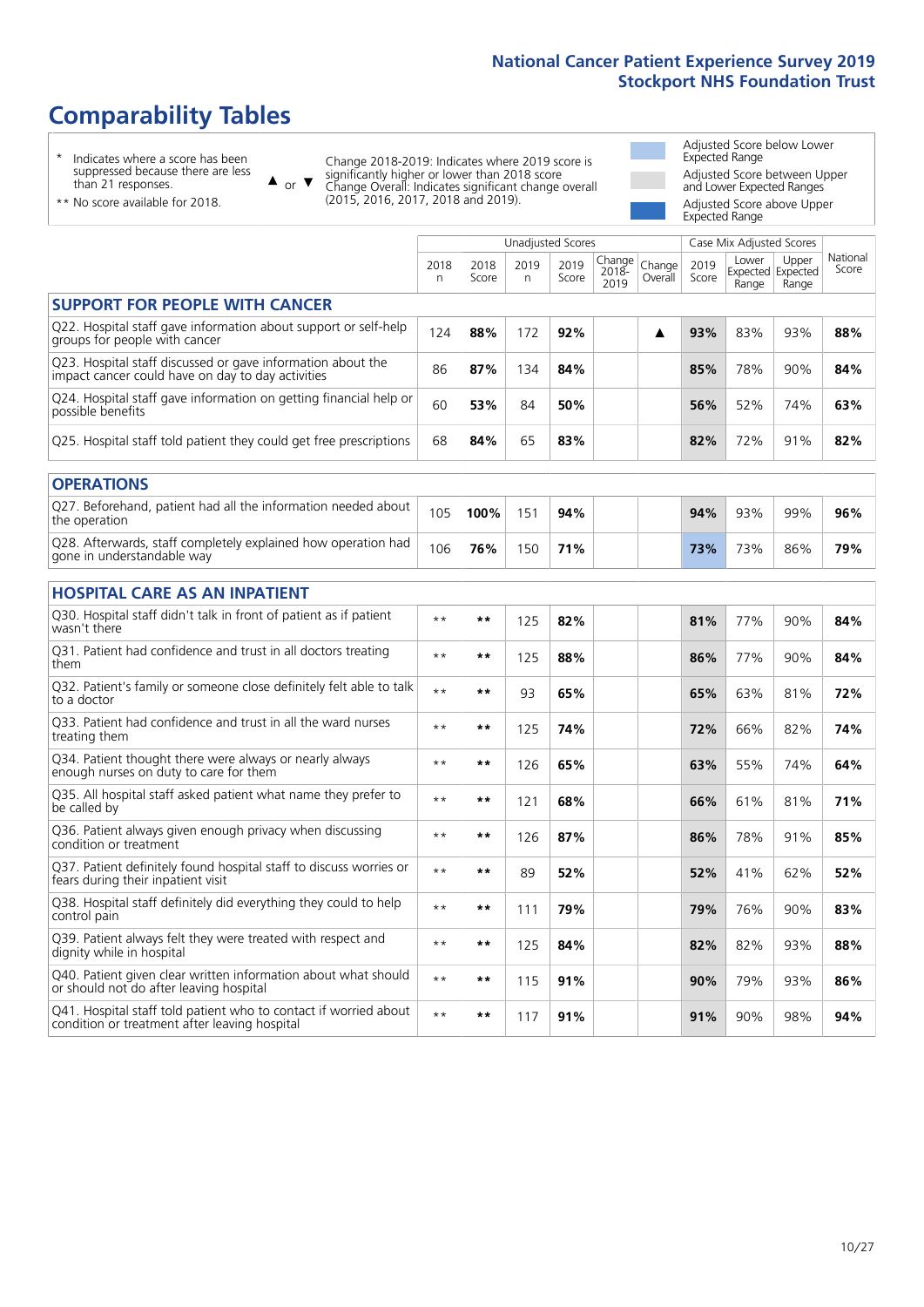# **Comparability Tables**

\* Indicates where a score has been suppressed because there are less than 21 responses.

\*\* No score available for 2018.

 $\triangle$  or  $\nabla$ 

Change 2018-2019: Indicates where 2019 score is significantly higher or lower than 2018 score Change Overall: Indicates significant change overall (2015, 2016, 2017, 2018 and 2019).

Adjusted Score below Lower Expected Range Adjusted Score between Upper and Lower Expected Ranges Adjusted Score above Upper Expected Range

|                                                                                                                       |              |               | <b>Unadjusted Scores</b> |               |                         |                   |               | Case Mix Adjusted Scores |                                     |                   |
|-----------------------------------------------------------------------------------------------------------------------|--------------|---------------|--------------------------|---------------|-------------------------|-------------------|---------------|--------------------------|-------------------------------------|-------------------|
|                                                                                                                       | 2018<br>n.   | 2018<br>Score | 2019<br>n.               | 2019<br>Score | Change<br>2018-<br>2019 | Change<br>Overall | 2019<br>Score | Lower<br>Range           | Upper<br>Expected Expected<br>Range | National<br>Score |
| <b>HOSPITAL CARE AS A DAY PATIENT / OUTPATIENT</b>                                                                    |              |               |                          |               |                         |                   |               |                          |                                     |                   |
| Q43. Patient definitely found hospital staff to discuss worries or<br>fears during their outpatient or day case visit | 107          | 84%           | 170                      | 68%           |                         |                   | 67%           | 64%                      | 77%                                 | 71%               |
| Q44. Cancer doctor had the right documents at patient's last<br>outpatient appointment                                | 121          | 93%           | 185                      | 95%           |                         |                   | 95%           | 93%                      | 99%                                 | 96%               |
| Q46. Beforehand patient completely had all information needed<br>about radiotherapy treatment                         | 15           | $\star$       | 30                       | 77%           |                         |                   | 78%           | 74%                      | 99%                                 | 86%               |
| Q47. Patient completely given understandable information<br>about whether radiotherapy was working                    | 12           | $\star$       | 27                       | 59%           |                         |                   | 60%           | 41%                      | 78%                                 | 60%               |
| Q49. Beforehand patient completely had all information needed<br>about chemotherapy treatment                         | 48           | 88%           | 64                       | 80%           |                         |                   | 80%           | 75%                      | 93%                                 | 84%               |
| Q50. Patient given enough information about whether<br>chemotherapy was working in a completely understandable way    | 43           | 72%           | 58                       | 71%           |                         |                   | 68%           | 56%                      | 80%                                 | 68%               |
| <b>HOME CARE AND SUPPORT</b>                                                                                          |              |               |                          |               |                         |                   |               |                          |                                     |                   |
|                                                                                                                       |              |               |                          |               |                         |                   |               |                          |                                     |                   |
| Q51. Hospital staff definitely gave family or someone close all<br>the information needed to help care at home        | 128          | 59%           | 185                      | 58%           |                         |                   | 58%           | 53%                      | 67%                                 | 60%               |
| Q52. Patient definitely given enough support from health or<br>social services during treatment                       | 81           | 42%           | 102                      | 53%           |                         |                   | 53%           | 41%                      | 63%                                 | 52%               |
| Q53. Patient definitely given enough support from health or<br>social services after treatment                        | 51           | 47%           | 64                       | 55%           |                         |                   | 53%           | 33%                      | 57%                                 | 45%               |
| <b>CARE FROM YOUR GENERAL PRACTICE</b>                                                                                |              |               |                          |               |                         |                   |               |                          |                                     |                   |
| Q54. GP given enough information about patient's condition<br>and treatment                                           | 136          | 97%           | 199                      | 97%           |                         |                   | 97%           | 92%                      | 98%                                 | 95%               |
| Q55. General practice staff definitely did everything they could<br>to support patient during treatment               | 97           | 61%           | 154                      | 63%           |                         |                   | 62%           | 51%                      | 66%                                 | 58%               |
|                                                                                                                       |              |               |                          |               |                         |                   |               |                          |                                     |                   |
| <b>YOUR OVERALL NHS CARE</b>                                                                                          |              |               |                          |               |                         |                   |               |                          |                                     |                   |
| Q56. Different people treating and caring for patient always<br>work well together to give best possible care         | $\star\star$ | **            | 221                      | 74%           |                         |                   | 72%           | 67%                      | 79%                                 | 73%               |
| Q57. Patient given a care plan                                                                                        | 121          | 33%           | 191                      | 38%           |                         |                   | 39%           | 31%                      | 45%                                 | 38%               |
| Q58. Overall the administration of care was good or very good                                                         | 156          | 88%           | 233                      | 85%           |                         |                   | 85%           | 84%                      | 93%                                 | 89%               |
| Q59. Patient felt length of time for attending clinics and<br>appointments for cancer was about right                 | 156          | 70%           | 230                      | 67%           |                         |                   | 65%           | 61%                      | 78%                                 | 69%               |
| Q60. Someone discussed with patient whether they would like<br>to take part in cancer research                        | 150          | 21%           | 221                      | 25%           |                         |                   | 27%           | 20%                      | 41%                                 | 30%               |
| Q61. Patient's average rating of care scored from very poor to<br>very good                                           | 153          | 8.9           | 229                      | 8.6           |                         |                   | 8.6           | 8.6                      | 9.0                                 | 8.8               |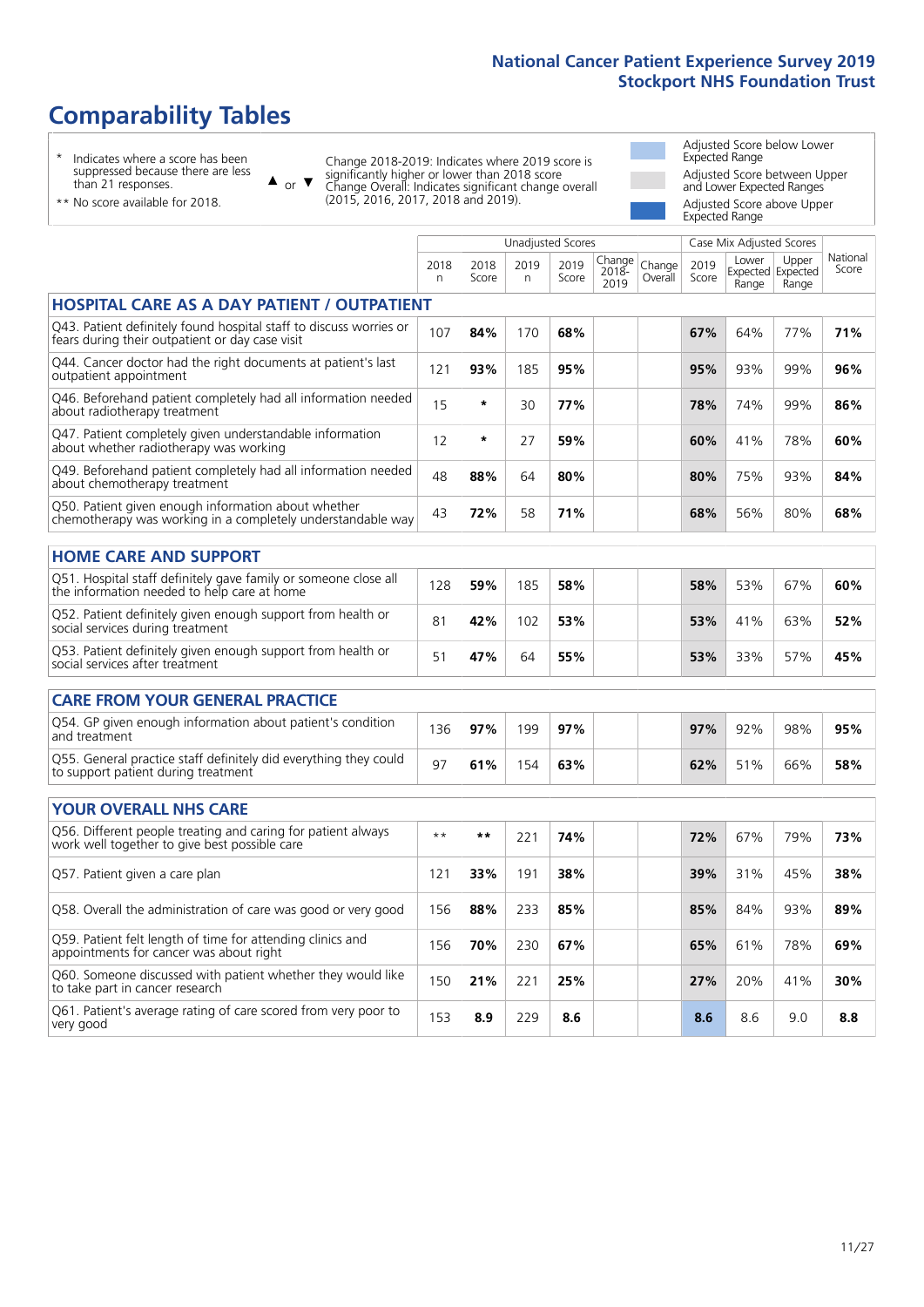- \* Indicates where a score has been suppressed because there are less than 21 responses.
- n.a. Indicates that there were no respondents for that tumour group.

| <b>SEEING YOUR GP</b>                           |            |              |               |                   |                |                |                                                 |         | <b>Tumour Group</b> |         |      |                 |                                         |         |                |
|-------------------------------------------------|------------|--------------|---------------|-------------------|----------------|----------------|-------------------------------------------------|---------|---------------------|---------|------|-----------------|-----------------------------------------|---------|----------------|
|                                                 |            | Brain<br>CNS | <b>Breast</b> | Colorectal<br>LGT | Gynaecological | Haematological | Head and<br>Neck                                | Lung    | Prostate            | Sarcoma | Skin | Upper<br>Gastro | $\overline{\sigma}$<br>Jrologica        | Other   | All<br>Cancers |
| Q1. Saw GP once or twice before being told they | Trust      | n.a.         | $\star$       | $\star$           |                | 75%            | $\star$                                         | n.a.    | 78%                 | n.a.    | n.a. |                 | 88%                                     | $\star$ | 83%            |
| needed to go to hospital                        | National I | 59%          |               | 94% 75%           | 77%            |                | 67%   79%   71%                                 |         |                     |         |      |                 | 82%   71%   90%   74%   83%   74%   79% |         |                |
| Q2. Patient thought they were seen as soon as   | Trust      | n.a.         |               | 89% 88%           | $\star$        | 89%            | $\star$                                         | $\star$ | 88%                 | n.a.    | n.a. | $\star$         | 87%                                     | $\star$ | 88%            |
| necessary                                       | National l | 79%          |               |                   |                |                | 89% 83% 81% 82% 81% 84% 86% 69% 85% 79% 85% 79% |         |                     |         |      |                 |                                         |         | 84%            |

#### **DIAGNOSTIC TESTS** Tumour Group

|                                                   |                                                                  | Brain | Breast | Colorectal<br>LGT | ᢛ<br>Gynaecologic | Haematological | Head and<br>Neck | Lung    | Prostate | Sarcoma | Skin | Upper<br>Gastro | Jrological                                  | Other   | All<br>Cancers |
|---------------------------------------------------|------------------------------------------------------------------|-------|--------|-------------------|-------------------|----------------|------------------|---------|----------|---------|------|-----------------|---------------------------------------------|---------|----------------|
| Q5. Received all the information needed about     | <b>Trust</b>                                                     | n.a.  |        | 91%               |                   | 96%            | $\star$          | $\star$ | 97%      | n.a.    | n.a. | n.a.            | 95%                                         |         | 93%            |
| the test                                          | National                                                         | 93%   | 95%    | 95%               | 93%               |                | 95% 93% 95%      |         | 95%      | 93%     | 96%  | 95%             | 95% 95%                                     |         | 95%            |
| Q6. The length of time waiting for the test to be | Trust                                                            | n.a.  |        | 86% 91%           |                   | 93%            | $\star$          | $\star$ | 86%      | n.a.    | n.a. | n.a.            | 83%                                         | $\star$ | 87%            |
| done was about right                              | National 84% 91%                                                 |       |        | 88%               |                   |                |                  |         |          |         |      |                 | 86% 89% 88% 87% 87% 81% 87% 84% 87% 86% 88% |         |                |
| Q7. Test results explained in completely          | <b>Trust</b>                                                     | n.a.  |        | 86% 86%           |                   | 65%            | $\star$          | $\star$ | 81%      | n.a.    | n.a. | n.a.            | 71%                                         | $\star$ | 77%            |
| understandable way                                | National 71% 83% 82% 77% 77% 79% 80% 80% 78% 84% 75% 80% 76% 80% |       |        |                   |                   |                |                  |         |          |         |      |                 |                                             |         |                |

| <b>FINDING OUT WHAT WAS WRONG WITH YOU</b>        |              |       |               |            |                |                |                        |             | <b>Tumour Group</b> |         |         |                 |           |         |                |
|---------------------------------------------------|--------------|-------|---------------|------------|----------------|----------------|------------------------|-------------|---------------------|---------|---------|-----------------|-----------|---------|----------------|
|                                                   |              | Brain | <b>Breast</b> | Colorectal | Gynaecological | Haematological | ad and<br>Neck<br>Head | Lung        | Prostate            | Sarcoma | Skin    | Upper<br>Gastro | Jrologica | Other   | All<br>Cancers |
| Q10. Patient told they could bring a family       | <b>Trust</b> | n.a.  | $\star$       | 92%        | $\star$        | 65%            | $\star$                | $\star$     | 77%                 | n.a.    | n.a.    | $\star$         | 60%       | $\star$ | 69%            |
| member or friend when first told they had cancer  | National     | 85%   | 82%           | 82%        | 71%            | 71%            | 71%                    | 77%         | 79%                 | 73%     | 69%     | 76%             | 73% 75%   |         | 77%            |
| Q11. Patient felt they were told sensitively that | Trust        | n.a.  | 92%           | 96%        | $\star$        | 77%            | $\star$                | $\star$     | 80%                 | n.a.    | n.a.    | $\star$         | 81%       | $\star$ | 84%            |
| they had cancer                                   | National     | 79%   | 89%           | 87%        | 82%            |                | 84% 87%                | 83%         | 86%                 | 84%     | 89%     | 81%             | 84% 83%   |         | 86%            |
| Q12. Patient completely understood the            | Trust        | n.a.  |               | 78% 84%    | $\star$        | 46%            | $\star$                | $\star$     | 87%                 | n.a.    | n.a.    | $\star$         | 81%       | $\ast$  | 75%            |
| explanation of what was wrong                     | National     | 66%   | 77%           | 79%        | 73%            | 60%            | 78%                    | 76%         | 79%                 | 67%     | 80%     | 70%             | 77%       | 70%     | 73%            |
| Q13. Patient given easy to understand written     | Trust        | n.a.  | 80%           | $\star$    | $\star$        | 66%            | $\star$                | $\star$     | 87%                 | n.a.    | n.a.    | $\star$         | 74%       | $\ast$  | 76%            |
| information about the type of cancer they had     | National     | 66%   | 78%           | 73%        | 71%            | 76%            |                        | 69% 67% 83% |                     |         | 67% 84% | 67%             |           | 74% 65% | 74%            |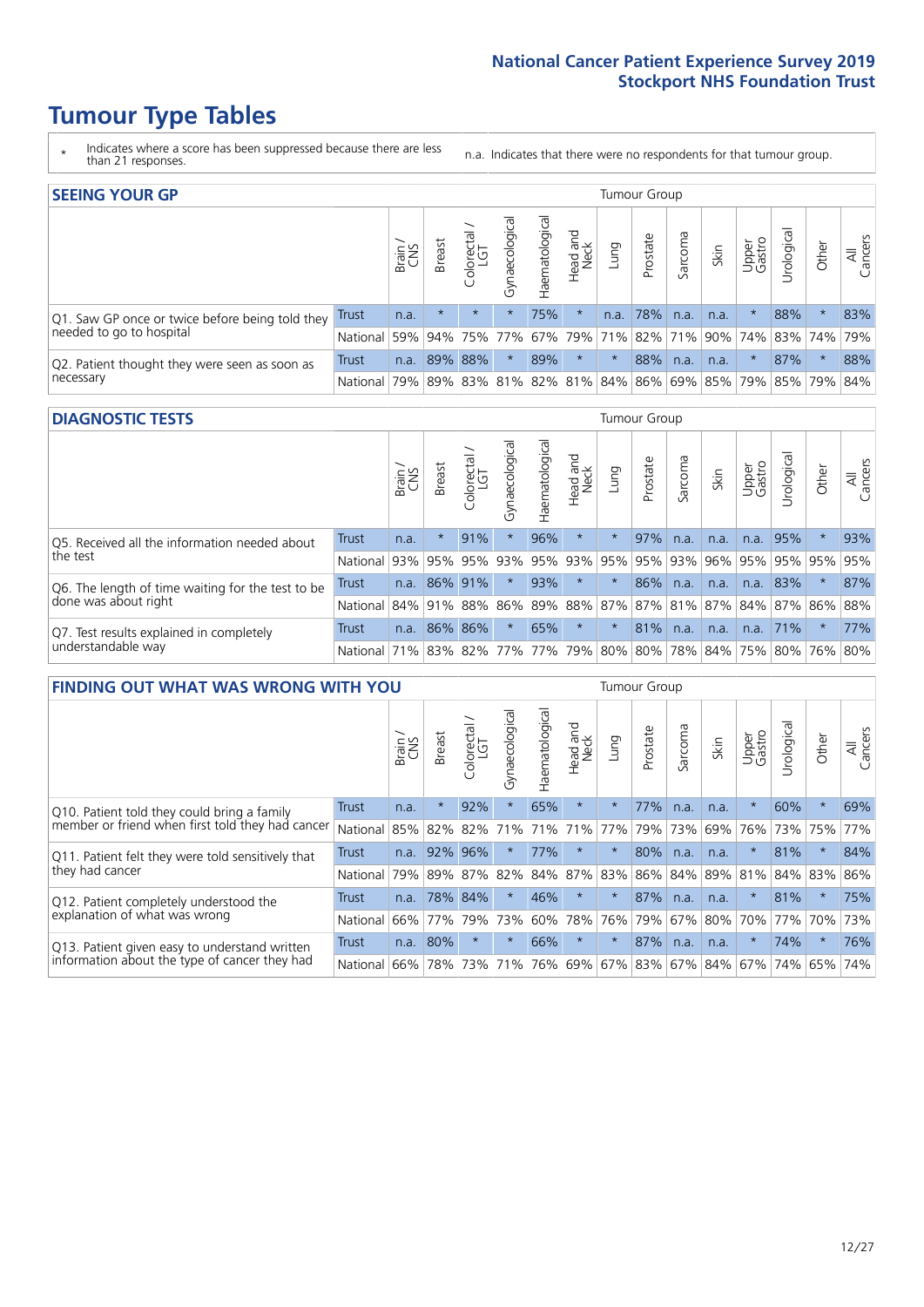\* Indicates where a score has been suppressed because there are less than 21 responses.

n.a. Indicates that there were no respondents for that tumour group.

| <b>DECIDING THE BEST TREATMENT FOR YOU</b>             |            |       |               |                             |                |                |                         |         | <b>Tumour Group</b> |              |                                         |                 |            |             |                |
|--------------------------------------------------------|------------|-------|---------------|-----------------------------|----------------|----------------|-------------------------|---------|---------------------|--------------|-----------------------------------------|-----------------|------------|-------------|----------------|
|                                                        |            | Brain | <b>Breast</b> | olorectal.<br>LGT<br>$\cup$ | Gynaecological | Haematological | ead and<br>Neck<br>Head | Lung    | Prostate            | arcoma<br>vĀ | Skin                                    | Upper<br>Gastro | Jrological | Other       | All<br>Cancers |
| Trust<br>Q14. Patient felt that treatment options were |            | n.a.  | 73%           | 86%                         | $\star$        | 71%            | $\star$                 | $\star$ | 91%                 | n.a.         | n.a.                                    | n.a.            | 80%        | $\star$     | 80%            |
| completely explained<br>National                       |            | 85%   | 85%           | 85%                         | 85%            | 82%            | 87%                     | 84%     | 83%                 |              | 83% 89%                                 | 81%             | 83%        | 79%         | 83%            |
| Q15. Patient felt possible side effects were           | Trust      | n.a.  | 72%           | 74%                         | $\star$        | 58%            | $\star$                 | $\star$ | 76%                 | n.a.         | n.a.                                    | n.a.            | 66%        | $\star$     | 68%            |
| definitely explained in an understandable way          | National   | 69%   | 74%           | 76%                         | 75%            | 69%            | 73%                     | 74%     | 73%                 | 73%          | 77%                                     | 72%             | 71%        | 70%         | 73%            |
| Q16. Patient definitely given practical advice and     | Trust      | n.a.  | 76%           | 171%                        | $\star$        | 55%            | $\star$                 | $\star$ | 72%                 | n.a.         | n.a.                                    | $\star$         | 57%        | $\star$     | 64%            |
| support in dealing with side effects of treatment      | National   | 63%   | 70%           | 70%                         | 69%            | 65%            | 70%                     | 69%     | 65%                 | 66%          | 71%                                     | 66%             | 63%        | 64%         | 67%            |
| Q17. Patient definitely told about side effects        | Trust      | n.a.  | 58%           | 52%                         | $\star$        | 47%            | $\star$                 | $\star$ | 78%                 | n.a.         | n.a.                                    | n.a.            | 52%        | $\star$     | 59%            |
| that could affect them in the future                   | National   | 62%   | 57%           | 59%                         | 56%            | 51%            | 64%                     | 56%     | 66%                 | 54%          | 66%                                     | 53%             | 56% 52%    |             | 57%            |
| Q18. Patient definitely involved as much as they       | Trust      | n.a.  | 78%           | 84%                         | $\star$        | 68%            | $\star$                 | $\star$ | 83%                 | n.a.         | n.a.                                    | $\star$         | 77%        | $\ast$      | 77%            |
| wanted in decisions about care and treatment           | National I | 79%   |               |                             |                |                |                         |         |                     |              | 81% 83% 81% 80% 81% 81% 84% 81% 87% 79% |                 |            | 79% 78% 81% |                |

#### **CLINICAL NURSE SPECIALIST (CNS)** Tumour Group

|                                             |                 | Brain  | <b>Breast</b> | olorectal.<br>LGT<br>Ü | ক<br>naecologica<br>Š | $\overline{\sigma}$<br>aematologic | Head and<br>Neck | Lung    | Prostate | Sarcoma | Skin | Upper<br>Gastro                   | ᆕ<br>rologica | Other   | All<br>Cancers |
|---------------------------------------------|-----------------|--------|---------------|------------------------|-----------------------|------------------------------------|------------------|---------|----------|---------|------|-----------------------------------|---------------|---------|----------------|
| Q19. Patient given the name of a CNS who    | Trust           | n.a.   | 92%           | 96%                    |                       | 88%                                | $\star$          | $\star$ | 89%      | n.a.    | n.a. |                                   | 80%           | $\ast$  | 87%            |
| would support them through their treatment  | National        | 95%    |               | 95% 92%                | 95%                   | 92%                                | 91%              |         |          |         |      | 94% 91% 91% 91% 93%               | 85%           | 89%     | 92%            |
| Q20. Patient found it very or quite easy to | <b>Trust</b>    | n.a.   | $\star$       | $\star$                | $\star$               | 83%                                | $\star$          | $\star$ | 76%      | n.a.    | n.a. |                                   | 76%           | $\ast$  | 82%            |
| contact their CNS                           | <b>National</b> | 86%    | 84%           | 88%                    | 85%                   | 87%                                |                  |         |          |         |      | 86% 86% 80% 86% 90% 85%           |               | 83% 83% | 85%            |
| Q21. Patient got understandable answers to  | Trust           | n.a.   | 95%           |                        | $\star$               | 86%                                | $\star$          | $\star$ | 78%      | n.a.    | n.a. |                                   | 84%           | $\ast$  | 85%            |
| important questions all or most of the time | National I      | $82\%$ | 87%           | 89%                    | 86%                   | 89%                                |                  |         |          |         |      | 88%   86%   87%   87%   93%   86% | 87%           | 86%     | 87%            |

| <b>SUPPORT FOR PEOPLE WITH CANCER</b>                                                             |              |       |               |                        |                |                |                         |         | <b>Tumour Group</b> |              |      |                 |            |         |                |
|---------------------------------------------------------------------------------------------------|--------------|-------|---------------|------------------------|----------------|----------------|-------------------------|---------|---------------------|--------------|------|-----------------|------------|---------|----------------|
|                                                                                                   |              | Brain | <b>Breast</b> | olorectal.<br>LGT<br>Ū | Gynaecological | Haematological | ead and<br>Neck<br>Head | Lung    | Prostate            | arcoma<br>ιñ | Skin | Upper<br>Gastro | Urological | Other   | All<br>Cancers |
| Q22. Hospital staff gave information about<br>support or self-help groups for people with         | <b>Trust</b> | n.a.  |               | 100%100%               | $\star$        | 92%            | $\star$                 | $\star$ | 97%                 | n.a.         | n.a. | $\star$         | 78%        | $\ast$  | 92%            |
| cancer                                                                                            | National     | 92%   | 92%           | 88%                    | 87%            | 86%            | 88%                     | 87%     | 91%                 | 86%          | 90%  | 88%             | 81%        | 83%     | 88%            |
| Q23. Hospital staff discussed or gave information<br>about the impact cancer could have on day to | Trust        | n.a.  | $\star$       | $\star$                | n.a.           | 85%            | $\star$                 | $\star$ | 85%                 | n.a.         | n.a. | $\star$         | 76%        | $\star$ | 84%            |
| day activities                                                                                    | National     | 84%   | 86%           | 85%                    | 82%            | 84%            | 84%                     | 83%     | 88%                 | 81%          | 86%  | 83%             | 78%        | 79%     | 84%            |
| Q24. Hospital staff gave information on getting                                                   | Trust        | n.a.  | $\star$       | $\star$                | n.a.           | $\star$        | $\star$                 | $\star$ | $\star$             | n.a.         | n.a. | $\star$         | $\star$    | $\star$ | 50%            |
| financial help or possible benefits                                                               | National     | 78%   | 68%           | 61%                    | 66%            | 61%            | 67%                     | 72%     | 55%                 | 64%          | 60%  | 64%             | 47%        | 59%     | 63%            |
| Q25. Hospital staff told patient they could get                                                   | Trust        | n.a.  | $\star$       | $\star$                | n.a.           | $\star$        | $\star$                 | n.a.    | $\star$             | n.a.         | n.a. | $\star$         | $\star$    | $\ast$  | 83%            |
| free prescriptions                                                                                | National     | 82%   | 81%           | 83%                    | 79%            | 87%            | 84%                     | 86%     | 80%                 | 78%          | 71%  | 84%             | 73%        | 81%     | 82%            |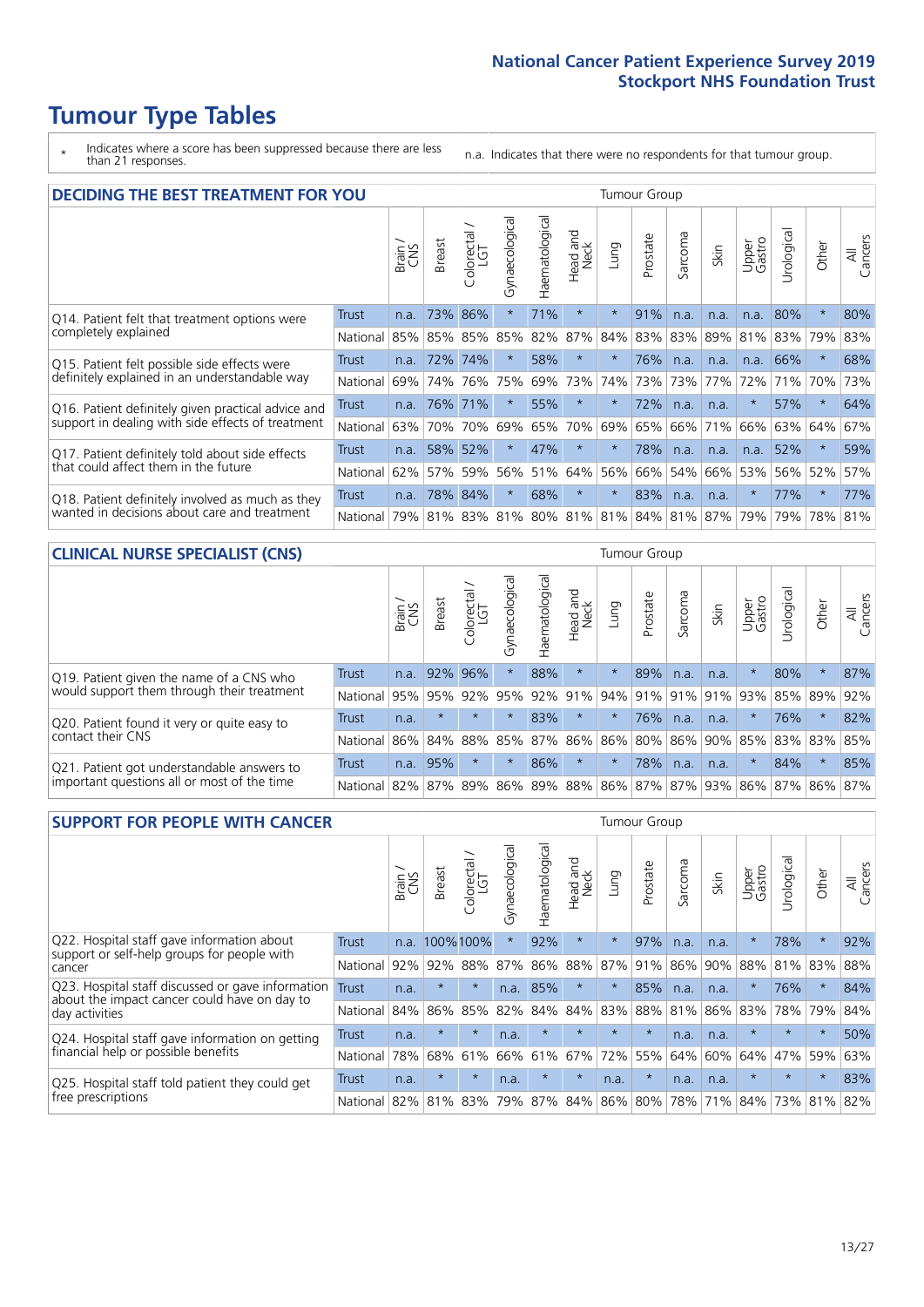- \* Indicates where a score has been suppressed because there are less than 21 responses.
- n.a. Indicates that there were no respondents for that tumour group.

| <b>OPERATIONS</b>                                |              |        |               |                   |                                     |                |                  |      | Tumour Group |         |                                         |                 |            |        |                |
|--------------------------------------------------|--------------|--------|---------------|-------------------|-------------------------------------|----------------|------------------|------|--------------|---------|-----------------------------------------|-----------------|------------|--------|----------------|
|                                                  |              | Brain  | <b>Breast</b> | Colorectal<br>LGT | $\overline{\sigma}$<br>Gynaecologic | Haematological | Head and<br>Neck | Lung | Prostate     | Sarcoma | Skin                                    | Upper<br>Gastro | Jrological | Other  | All<br>Cancers |
| Q27. Beforehand, patient had all the information | <b>Trust</b> | n.a.   |               | 96% 95%           | $\star$                             | $\star$        | $\star$          | n.a. | 97%          | n.a.    | n.a.                                    |                 | n.a. 95%   |        | 94%            |
| needed about the operation                       | National     | $96\%$ | 97%           | 96%               |                                     |                |                  |      |              |         | 96% 94% 96% 95% 97% 95% 96% 96% 95% 95% |                 |            |        | 96%            |
| Q28. Afterwards, staff completely explained how  | <b>Trust</b> | n.a.   | 83% 91%       |                   | $\star$                             | $\star$        | $\star$          | n.a. | 173%         | n.a.    | n.a.                                    | n.a.            | 62%        | $\ast$ | 71%            |
| operation had gone in understandable way         | National I   | 76% l  |               | 79% 83%           |                                     |                |                  |      |              |         | 79% 78% 79% 79% 78% 80% 82% 79% 76% 77% |                 |            |        | 79%            |

#### **HOSPITAL CARE AS AN INPATIENT** Tumour Group

|                                                                                                  |              | Brain | Breast  | $\overline{\phantom{0}}$<br>Colorectal /<br>LGT | Gynaecological | Haematological  | Head and<br>Neck | Lung | Prostate        | Sarcoma | Skin | Upper<br>Gastro | Urological  | Other   | All<br>Cancers |
|--------------------------------------------------------------------------------------------------|--------------|-------|---------|-------------------------------------------------|----------------|-----------------|------------------|------|-----------------|---------|------|-----------------|-------------|---------|----------------|
| Q30. Hospital staff didn't talk in front of patient                                              | <b>Trust</b> | n.a.  | $\star$ | 76%                                             | $\star$        | $\star$         | $\star$          | n.a. | 89%             | n.a.    | n.a. | n.a.            | 85%         | $\star$ | 82%            |
| as if patient wasn't there                                                                       | National     | 81%   | 86%     | 81%                                             | 83%            | 84%             | 83%              | 81%  | 88%             | 86%     | 86%  | 81%             | 83%         | 82%     | 84%            |
| Q31. Patient had confidence and trust in all                                                     | <b>Trust</b> | n.a.  | $\star$ | 95%                                             | $\star$        | $\star$         | $\star$          | n.a. | 96%             | n.a.    | n.a. | n.a.            | 83%         | $\star$ | 88%            |
| doctors treating them                                                                            | National     | 82%   | 83%     | 85%                                             |                | 83% 82%         | 87%              | 83%  | 89%             | 86%     | 85%  | 81%             | 85%         | 80%     | 84%            |
| Q32. Patient's family or someone close definitely                                                | <b>Trust</b> | n.a.  | $\star$ | $\star$                                         | n.a.           | $\star$         | $\star$          | n.a. | $\star$         | n.a.    | n.a. | n.a.            | 58%         | $\star$ | 65%            |
| felt able to talk to a doctor                                                                    | National     | 67%   | 72%     | 73%                                             | 72%            | 74%             | 75%              | 74%  | 72%             | 71%     | 74%  |                 | 73% 71%     | 69%     | 72%            |
| Q33. Patient had confidence and trust in all the                                                 | <b>Trust</b> | n.a.  | $\star$ | 57%                                             | $\star$        | $\star$         | $\star$          | n.a. | 85%             | n.a.    | n.a. | n.a.            | 79%         | $\star$ | 74%            |
| ward nurses treating them                                                                        | National     | 72%   | 73%     | 72%                                             |                | 71% 77%         | 75%              | 77%  | 79%             | 74%     | 75%  |                 | 73% 77%     | 69%     | 74%            |
| Q34. Patient thought there were always or nearly                                                 | <b>Trust</b> | n.a.  | $\star$ | 62%                                             | $\star$        | $\star$         | $\star$          | n.a. | 70%             | n.a.    | n.a. | n.a.            | 67%         | $\star$ | 65%            |
| always enough nurses on duty to care for them                                                    | National     | 68%   | 64%     | 62%                                             | 63%            | 63%             | 65%              | 68%  | 72%             | 65%     | 70%  | 65%             | 66%         | 60%     | 64%            |
| Q35. All hospital staff asked patient what name                                                  | Trust        | n.a.  | $\star$ | $\star$                                         | $\star$        | $\star$         | $\star$          | n.a. | 77%             | n.a.    | n.a. | n.a.            | 68%         | $\star$ | 68%            |
| they prefer to be called by                                                                      | National     | 68%   | 62%     | 74%                                             | 65%            | 72%             | 71%              | 76%  | 72%             | 74%     | 70%  | 78%             | 76%         | 69%     | 71%            |
| Q36. Patient always given enough privacy when                                                    | Trust        | n.a.  | $\star$ | 76%                                             | $\star$        | $\star$         | $\star$          | n.a. | 93%             | n.a.    | n.a. | n.a.            | 92%         | $\ast$  | 87%            |
| discussing condition or treatment                                                                | National     | 78%   | 84%     | 85%                                             | 81%            | 86%             | 87%              | 84%  | 88%             | 84%     | 84%  | 84%             | 85%         | 82%     | 85%            |
| Q37. Patient definitely found hospital staff to                                                  | <b>Trust</b> | n.a.  | $\star$ | $\star$                                         | $\star$        | $\star$         | $\star$          | n.a. | $\star$         | n.a.    | n.a. | n.a.            | 44%         | $\star$ | 52%            |
| discuss worries or fears during their inpatient visit                                            | National     | 45%   | 51%     | 55%                                             |                | 51% 56%         | 52%              | 49%  | 53%             | 54%     | 51%  | 53%             | 49%         | 46%     | 52%            |
| Q38. Hospital staff definitely did everything they                                               | Trust        | n.a.  | $\star$ | 90%                                             | $\star$        | $\star$         | $\star$          | n.a. | 85%             | n.a.    | n.a. |                 | n.a. 83%    | $\star$ | 79%            |
| could to help control pain                                                                       | National     | 85%   | 83%     | 84%                                             | 82%            | 82%             | 80%              | 84%  | 85%             | 83%     | 85%  | 82%             | 81%         | 82%     | 83%            |
| Q39. Patient always felt they were treated with                                                  | Trust        | n.a.  | $\star$ | 76%                                             | $\star$        | $\star$         | $\star$          | n.a. | 89%             | n.a.    | n.a. | n.a.            | 87%         | $\star$ | 84%            |
| respect and dignity while in hospital                                                            | National     | 85%   | 87%     | 87%                                             | 85%            | 89%             | 87%              | 88%  | 91%             | 89%     | 89%  | 88%             | 90%         | 86%     | 88%            |
| Q40. Patient given clear written information<br>about what should or should not do after leaving | <b>Trust</b> | n.a.  | $\star$ | $\star$                                         | $\star$        | $\star$         | $\star$          | n.a. | 96%             | n.a.    | n.a. | n.a.            | 95%         | $\star$ | 91%            |
| hospital                                                                                         | National     | 80%   | 89%     | 86%                                             | 86%            | 83%             | 87%              | 82%  | 91%             | 85%     | 90%  | 82%             | 87%         | 83%     | 86%            |
| Q41. Hospital staff told patient who to contact<br>if worried about condition or treatment after | <b>Trust</b> | n.a.  | $\star$ | $\star$                                         | $\star$        | $\star$         | $\star$          |      | n.a. 100% n.a.  |         | n.a. | n.a.            | 84%         | $\star$ | 91%            |
| leaving hospital                                                                                 | National     | 94%   |         |                                                 |                | 95% 95% 93% 96% |                  |      | 93% 92% 96% 94% |         |      |                 | 95% 92% 92% | 93%     | 94%            |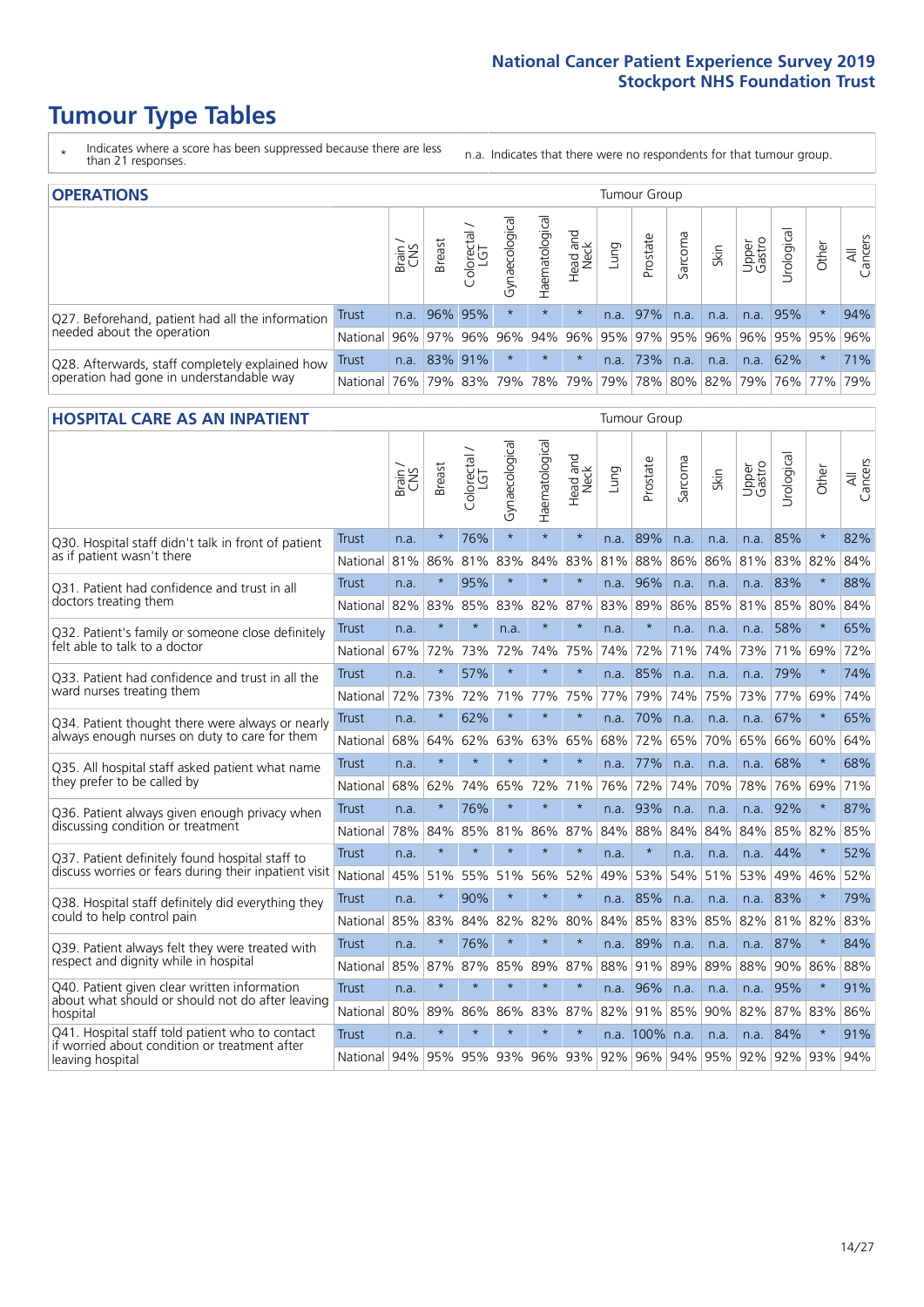# **Tumour Type Tables**

- \* Indicates where a score has been suppressed because there are less than 21 responses.
- n.a. Indicates that there were no respondents for that tumour group.

| <b>HOSPITAL CARE AS A DAY PATIENT / OUTPATIENT</b>                                                                    |              |       |               |                            |                |                |                         |          | <b>Tumour Group</b> |         |      |                 |            |         |                |  |  |  |  |  |  |  |  |
|-----------------------------------------------------------------------------------------------------------------------|--------------|-------|---------------|----------------------------|----------------|----------------|-------------------------|----------|---------------------|---------|------|-----------------|------------|---------|----------------|--|--|--|--|--|--|--|--|
|                                                                                                                       |              | Brain | <b>Breast</b> | ╮<br>olorectal<br>LGT<br>Ũ | Gynaecological | Haematological | ead and<br>Neck<br>Head | Lung     | Prostate            | Sarcoma | Skin | Upper<br>Gastro | Urological | Other   | All<br>Cancers |  |  |  |  |  |  |  |  |
| Q43. Patient definitely found hospital staff to                                                                       | <b>Trust</b> | n.a.  | $\star$       | $\star$                    | $\star$        | 67%            | $\star$                 | $\star$  | 66%                 | n.a.    | n.a. | n.a.            | 72%        | $\star$ | 68%            |  |  |  |  |  |  |  |  |
| discuss worries or fears during their outpatient or<br>day case visit                                                 | National     | 66%   | 68%           | 73%                        | 70%            | 73%            | 72%                     | 70%      | 74%                 | 72%     | 72%  | 71%             | 67%        | 68%     | 71%            |  |  |  |  |  |  |  |  |
| Q44. Cancer doctor had the right documents at<br>patient's last outpatient appointment                                | Trust        | n.a.  | 92%           | $\star$                    |                | 94%            | $\star$                 | $^\star$ | 97%                 | n.a.    | n.a. | n.a.            | 96%        | $\star$ | 95%            |  |  |  |  |  |  |  |  |
|                                                                                                                       | National     | 94%   | 96%           | 96%                        | 96%            | 97%            | 96%                     | 96%      | 96%                 | 96%     | 96%  | 94%             | 96%        | 95%     | 96%            |  |  |  |  |  |  |  |  |
| Q46. Beforehand patient completely had                                                                                | Trust        | n.a.  | $\star$       | $\star$                    | n.a.           | $\star$        | $\star$                 | n.a.     | $\star$             | n.a.    | n.a. | n.a.            | $\star$    | $\star$ | 77%            |  |  |  |  |  |  |  |  |
| all information needed about radiotherapy<br>treatment                                                                | National     | 91%   | 88%           | 83%                        | 88%            | 84%            | 86%                     | 86%      | 88%                 | 88%     | 84%  | 86%             | 83%        | 84%     | 86%            |  |  |  |  |  |  |  |  |
| Q47. Patient completely given understandable<br>information about whether radiotherapy was<br>working                 | Trust        | n.a.  | $\star$       | $\star$                    | n.a.           | $\star$        | $\star$                 | n.a.     | $\star$             | n.a.    | n.a. | n.a.            | $\star$    | $\star$ | 59%            |  |  |  |  |  |  |  |  |
|                                                                                                                       | National     | 56%   | 60%           | 57%                        | 61%            | 62%            | 63%                     | 59%      | 60%                 | 67%     | 57%  | 52%             | 59%        | 59%     | 60%            |  |  |  |  |  |  |  |  |
| Q49. Beforehand patient completely had all<br>information needed about chemotherapy<br>treatment                      | <b>Trust</b> | n.a.  | $\star$       | $\star$                    | n.a.           | 76%            | n.a.                    | n.a.     | $\star$             | n.a.    | n.a. | n.a.            | $^\star$   | $\star$ | 80%            |  |  |  |  |  |  |  |  |
|                                                                                                                       | National     | 80%   | 82%           | 86%                        | 87%            | 85%            | 79%                     | 84%      | 86%                 | 86%     | 90%  | 84%             | 85%        | 85%     | 84%            |  |  |  |  |  |  |  |  |
| Q50. Patient given enough information about<br>whether chemotherapy was working in a<br>completely understandable way | <b>Trust</b> | n.a.  | $\star$       | $\star$                    | n.a.           | 71%            | n.a.                    | n.a.     | $\star$             | n.a.    | n.a. | n.a.            | $\star$    | $\star$ | 71%            |  |  |  |  |  |  |  |  |
|                                                                                                                       | National     | 54%   | 62%           | 64%                        | 68%            | 75%            |                         | 57% 67%  | 66%                 | 71%     | 79%  | 61%             | 68%        | 69%     | 68%            |  |  |  |  |  |  |  |  |

#### **HOME CARE AND SUPPORT** Tumour Group

|                                                                                                                   |          | Brain | Breast  | Colorectal<br>LGT | ᢛ<br>Gynaecologic | Haematological | Head and<br>Neck | <b>Dung</b> | Prostate | Sarcoma | Skin    | Upper<br>Gastro | rological | Other   | All<br>Cancers |
|-------------------------------------------------------------------------------------------------------------------|----------|-------|---------|-------------------|-------------------|----------------|------------------|-------------|----------|---------|---------|-----------------|-----------|---------|----------------|
| Q51. Hospital staff definitely gave family or<br>someone close all the information needed to<br>help care at home | Trust    | n.a.  | $\star$ | 79%               | $\star$           | 57%            | $\star$          | $\star$     | 65%      | n.a.    | n.a.    | $\star$         | 49%       | $\star$ | 58%            |
|                                                                                                                   | National | 58%   | 58%     | 63%               | 57%               | 62%            | 67%              | 59%         | 61%      |         | 62% 65% | 60%             | 59% 55%   |         | 60%            |
| Q52. Patient definitely given enough support<br>from health or social services during treatment                   | Trust    | n.a.  | $\star$ | $\star$           | n.a.              | $\star$        | $\star$          | $\star$     | $\star$  | n.a.    | n.a.    | $\star$         | 52%       | $\star$ | 53%            |
|                                                                                                                   | National | 42%   | 52%     | 60%               |                   | 45% 51%        | 59%              | 50%         | 48%      |         | 53% 57% | 54%             | 48% 51%   |         | 52%            |
| Q53. Patient definitely given enough support<br>from health or social services after treatment                    | Trust    | n.a.  | $\star$ | $\star$           | n.a.              | $\star$        | $\star$          | n.a.        | $\star$  | n.a.    | n.a.    | n.a.            | $\star$   | $\star$ | 55%            |
|                                                                                                                   | National | 39%   | 41%     | 53%               | 39%               | 43%            | 56%              | 40%         | 46%      | 48%     | 59%     | 47%             | 44%       | 44%     | 45%            |

| <b>CARE FROM YOUR GENERAL PRACTICE</b>                                                                     |              |              |               |                   |                                     |                |                  |         |          | Tumour Group |         |                             |                 |         |                |  |  |  |  |
|------------------------------------------------------------------------------------------------------------|--------------|--------------|---------------|-------------------|-------------------------------------|----------------|------------------|---------|----------|--------------|---------|-----------------------------|-----------------|---------|----------------|--|--|--|--|
|                                                                                                            |              | Brain<br>CNS | <b>Breast</b> | Colorectal<br>LGT | $\overline{\sigma}$<br>Gynaecologic | Haematological | Head and<br>Neck | Lung    | Prostate | Sarcoma      | Skin    | Upper<br>Gastro             | Φ<br>Urologica  | Other   | All<br>Cancers |  |  |  |  |
| Q54. GP given enough information about<br>patient's condition and treatment                                | Trust        | n.a.         | $\star$       | $\star$           | $\star$                             | 96%            | $\star$          | $\star$ | 97%      | n.a.         | n.a.    | n.a.                        | 98%             | $\star$ | 97%            |  |  |  |  |
|                                                                                                            | National 91% |              |               | 96% 95%           | 95%                                 |                | 96% 94% 94% 96%  |         |          |              | 94% 96% |                             | 93% 95% 94% 95% |         |                |  |  |  |  |
| Q55. General practice staff definitely did<br>everything they could to support patient during<br>treatment | Trust        | n.a.         | $\star$       | $\star$           |                                     | 52%            | $\star$          | $\star$ | 64%      | n.a.         | n.a.    |                             | 68%             | $\star$ | 63%            |  |  |  |  |
|                                                                                                            | National 55% |              |               | 58% 59%           | 56%                                 |                | 56% 59%          |         | 56% 64%  |              |         | 56%   65%   59%   59%   55% |                 |         | 58%            |  |  |  |  |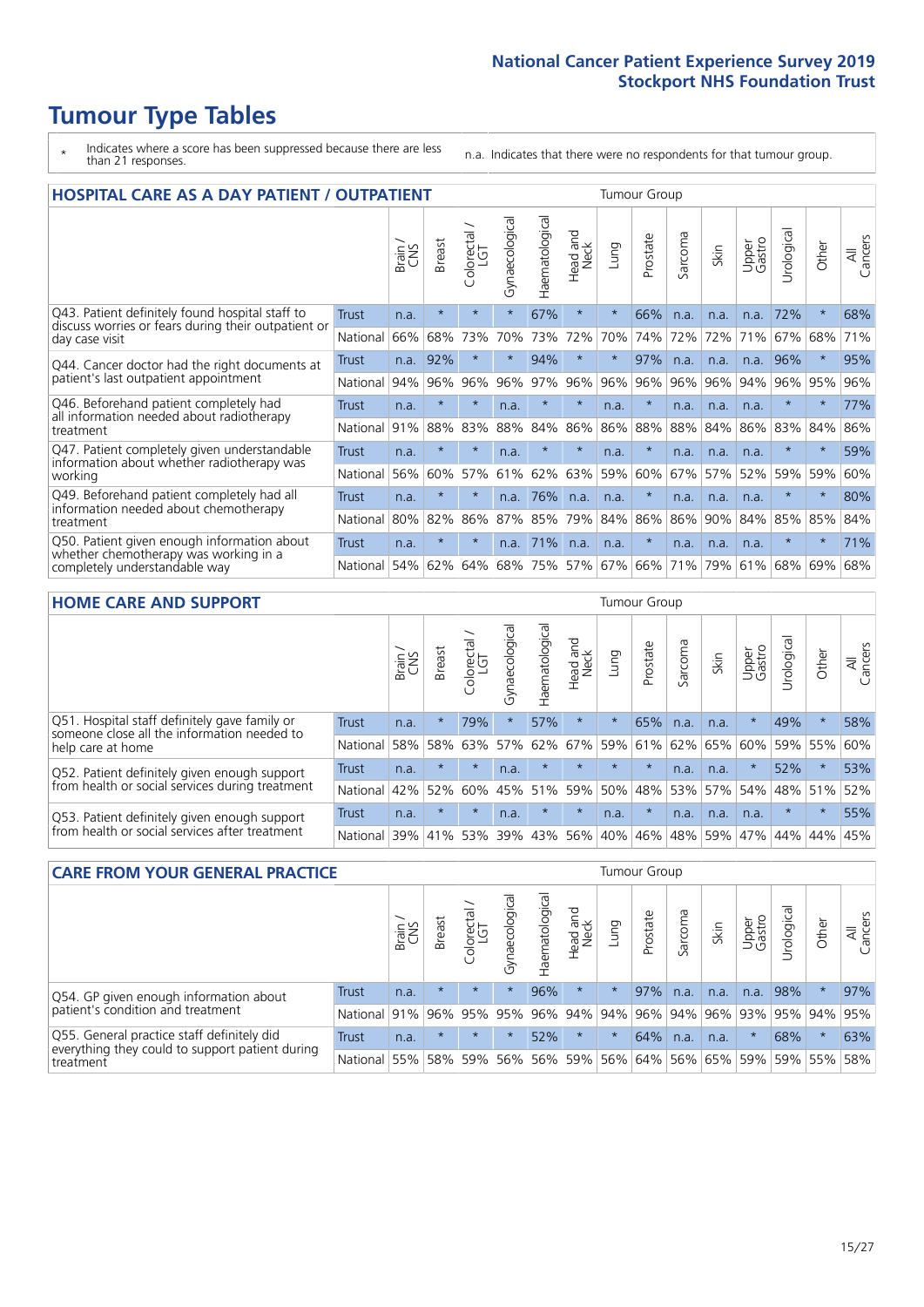- \* Indicates where a score has been suppressed because there are less than 21 responses.
- n.a. Indicates that there were no respondents for that tumour group.

#### **YOUR OVERALL NHS CARE** THE TWO CONTROLLER THE THE THROUP CHANGE THE TUMOUR GROUP

|                                                                                                                  |              | Brain<br>CNS | <b>Breast</b> | Colorectal<br>LGT | Gynaecological | Haematological | <b>Bad and</b><br>Neck<br>Head | Lung    | Prostate | arcoma<br>$\overline{2}$ | Skin | Upper<br>Gastro | लु<br>Urologia | Other   | All<br>Cancers |
|------------------------------------------------------------------------------------------------------------------|--------------|--------------|---------------|-------------------|----------------|----------------|--------------------------------|---------|----------|--------------------------|------|-----------------|----------------|---------|----------------|
| Q56. Different people treating and caring for<br>patient always work well together to give best<br>possible care | <b>Trust</b> | n.a.         | 73%           | 83%               | $^\star$       | 80%            | $\star$                        | $\star$ | 66%      | n.a.                     | n.a. | $\star$         | 71%            | $\ast$  | 74%            |
|                                                                                                                  | National     | 60%          | 73%           | 73%               | 69%            | 75%            | 73%                            | 73%     | 75%      | 70%                      | 79%  | 69%             | 74%            | 68%     | 73%            |
| Q57. Patient given a care plan                                                                                   | <b>Trust</b> | n.a.         | 45%           | $\star$           |                | 37%            | $\ast$                         | $\star$ | 50%      | n.a.                     | n.a. |                 | 23%            | $\ast$  | 38%            |
|                                                                                                                  | National     | 36%          | 41%           | 40%               | 34%            | 36%            | 39%                            | 36%     | 40%      | 34%                      | 44%  | 36%             | 33%            | 31%     | 38%            |
| Q58. Overall the administration of care was good<br>or very good                                                 | <b>Trust</b> | n.a.         | 89%           | 80%               |                | 85%            | $\star$                        | $\star$ | 90%      | n.a.                     | n.a. |                 | 81%            | $\star$ | 85%            |
|                                                                                                                  | National     | 85%          | 90%           | 88%               | 87%            | 91%            | 90%                            | 90%     | 88%      | 88%                      | 90%  | 86%             | 85%            | 87%     | 89%            |
| Q59. Patient felt length of time for attending<br>clinics and appointments for cancer was about<br>right         | <b>Trust</b> | n.a.         | 37%           | 72%               |                | 72%            | $\star$                        | $\star$ | 78%      | n.a.                     | n.a. | n.a.            | 68%            | $\ast$  | 67%            |
|                                                                                                                  | National     | 58%          | 68%           | 73%               | 66%            | 66%            | 71%                            | 71%     | 76%      | 68%                      | 73%  | 66%             | 75%            | 64%     | 69%            |
| Q60. Someone discussed with patient whether                                                                      | <b>Trust</b> | n.a.         | 19%           | 38%               |                | 39%            | $^\star$                       | $\star$ | 18%      | n.a.                     | n.a. |                 | 22%            | $\star$ | 25%            |
| they would like to take part in cancer research                                                                  | National     | 42%          | 30%           | 32%               | 31%            | 33%            | 21%                            | 34%     | 31%      | 36%                      | 20%  | 36%             | 21%            | 32%     | 30%            |
| Q61. Patient's average rating of care scored from<br>very poor to very good                                      | Trust        | n.a.         | 9.0           | 8.8               | $\star$        | 8.7            | $\ast$                         | $\star$ | 8.3      | n.a.                     | n.a. | $\star$         | 8.6            | $\ast$  | 8.6            |
|                                                                                                                  | National     | 8.6          | 8.9           | 8.8               | 8.7            | 8.9            | 8.8                            | 8.8     | 8.8      | 8.8                      | 8.9  | 8.7             | 8.7            | 8.7     | 8.8            |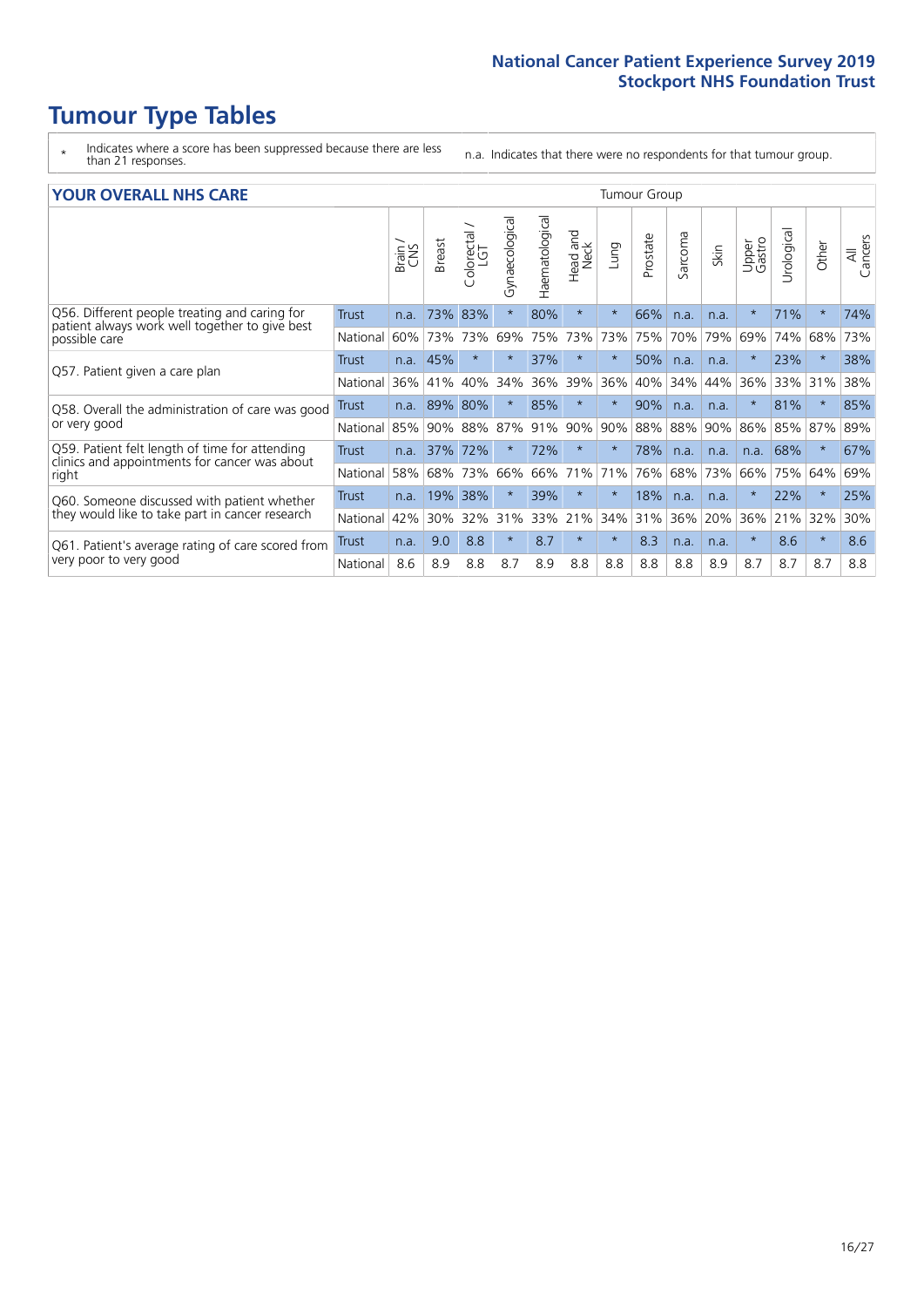### **Year on Year Charts**





#### **DIAGNOSTIC TESTS**





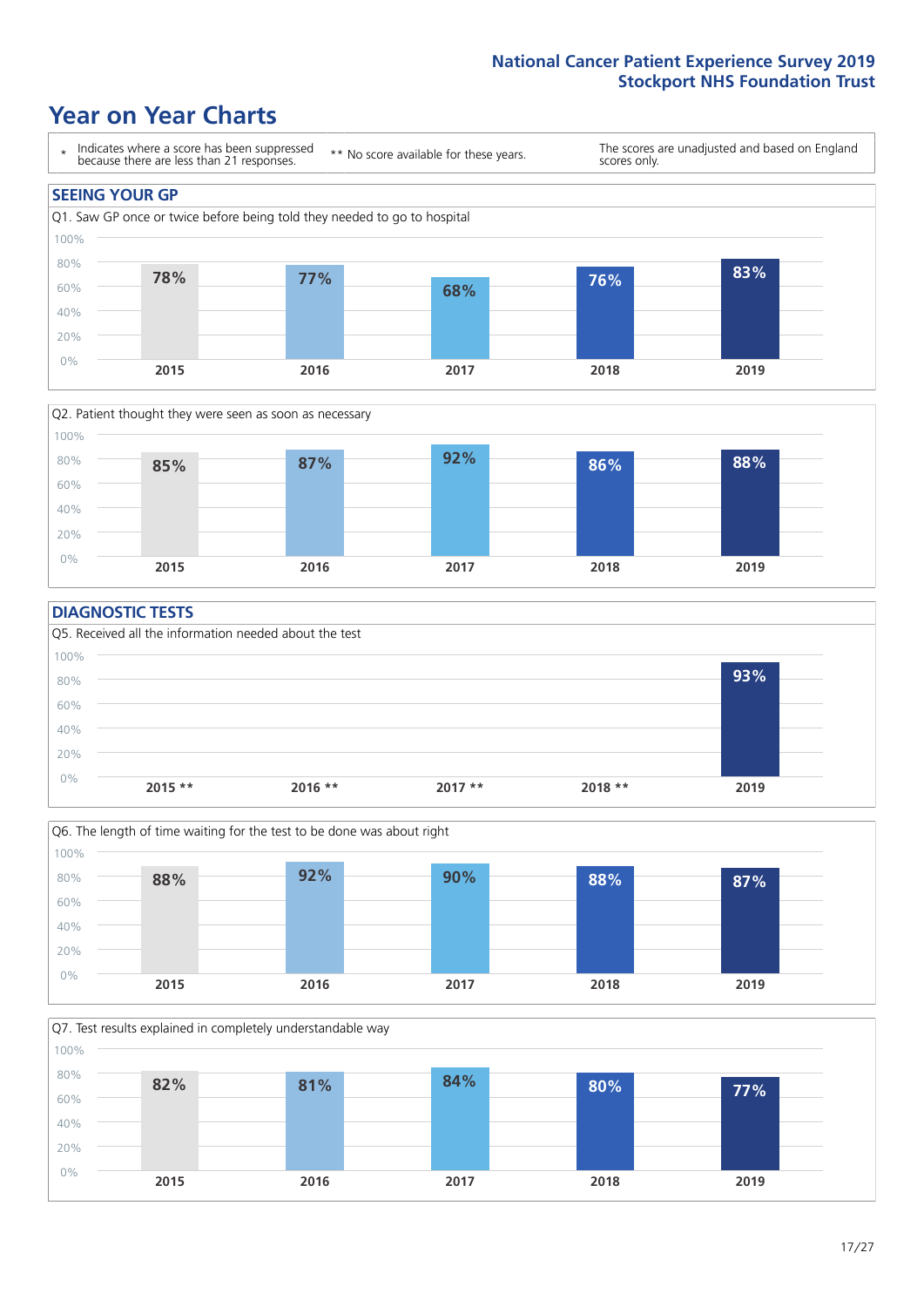







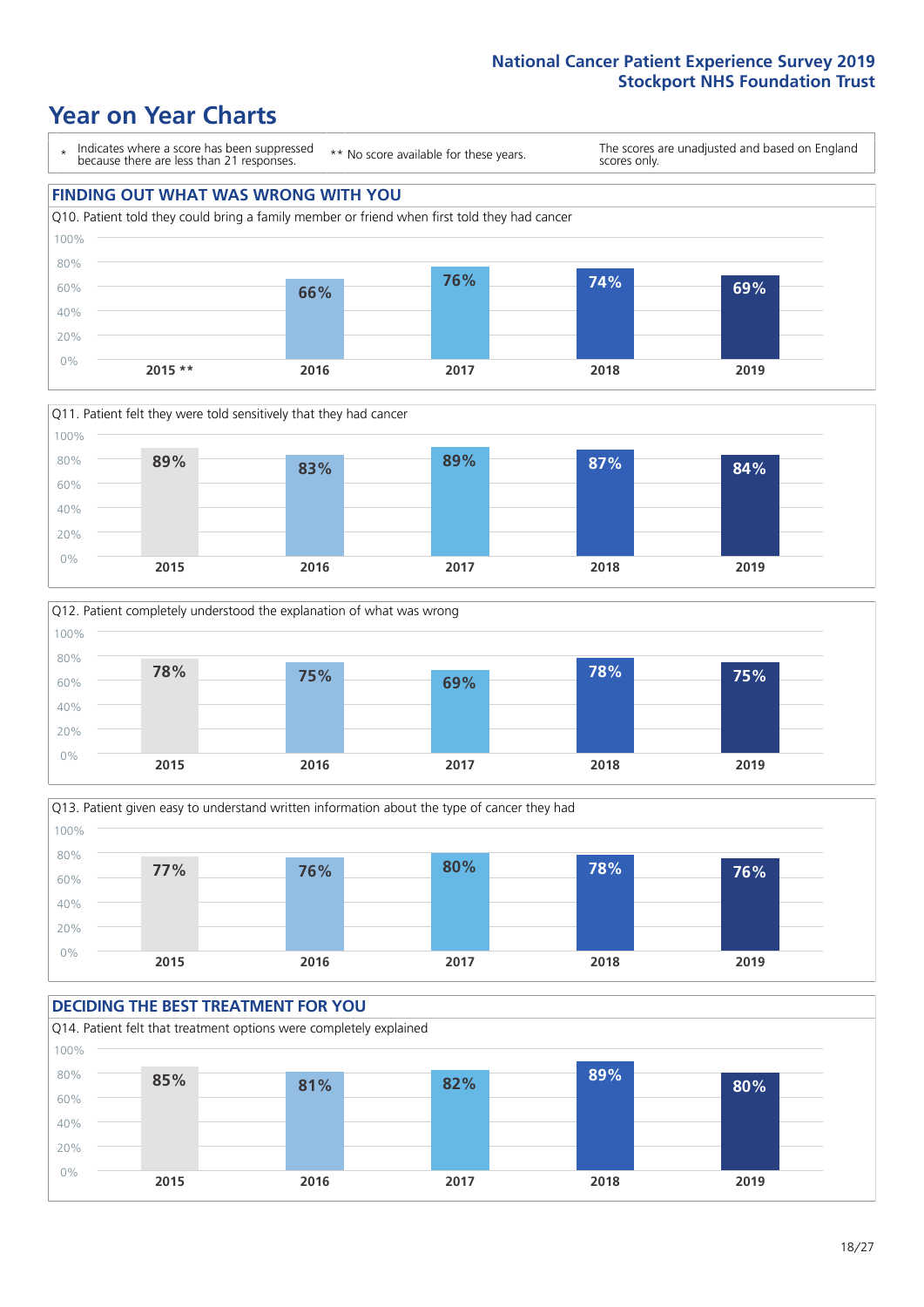





Q18. Patient definitely involved as much as they wanted in decisions about care and treatment  $0%$ 20% 40% 60% 80% 100% **2015 \*\* 2016 \*\* 2017 \*\* 2018 \*\* 2019 77%**

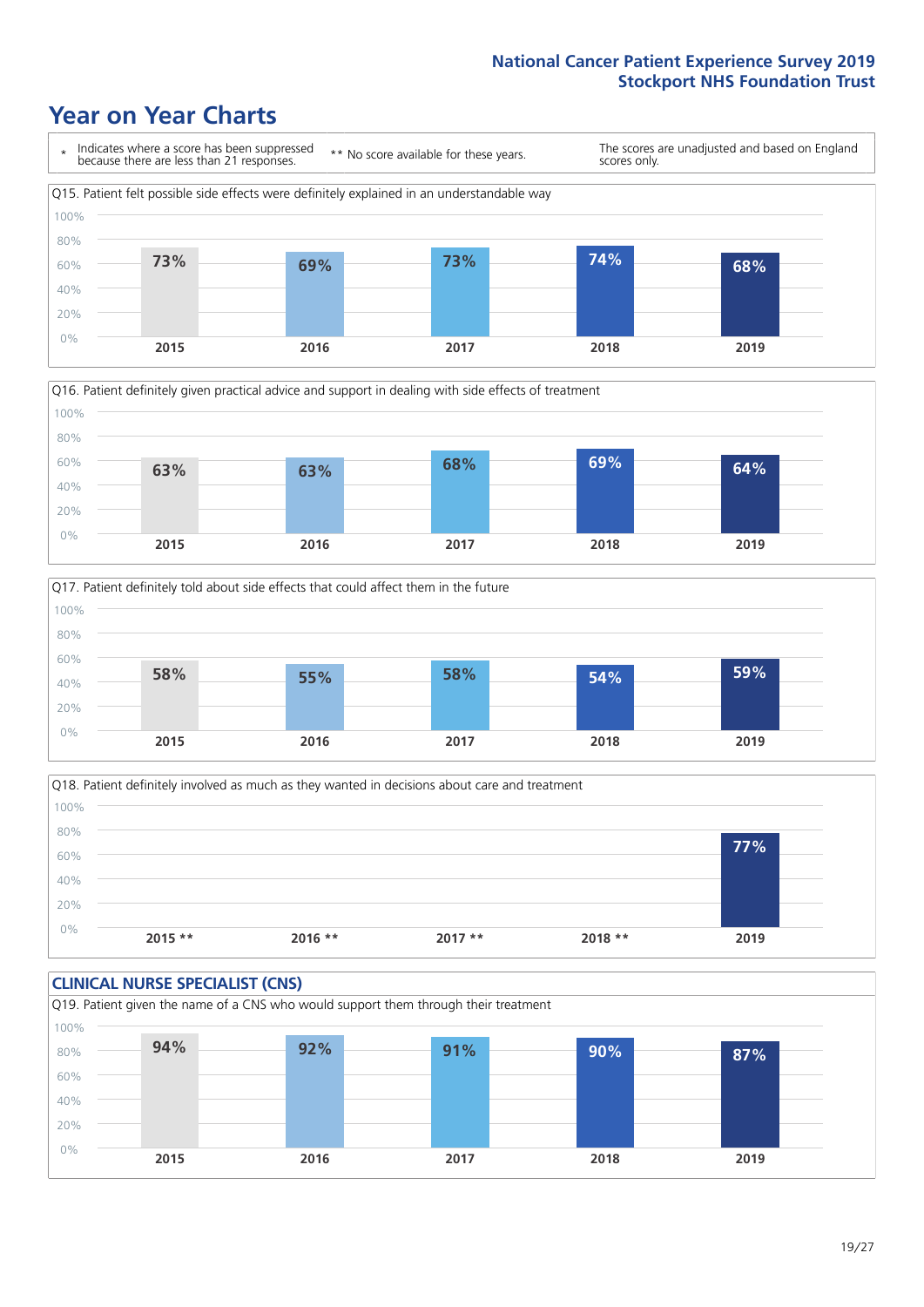







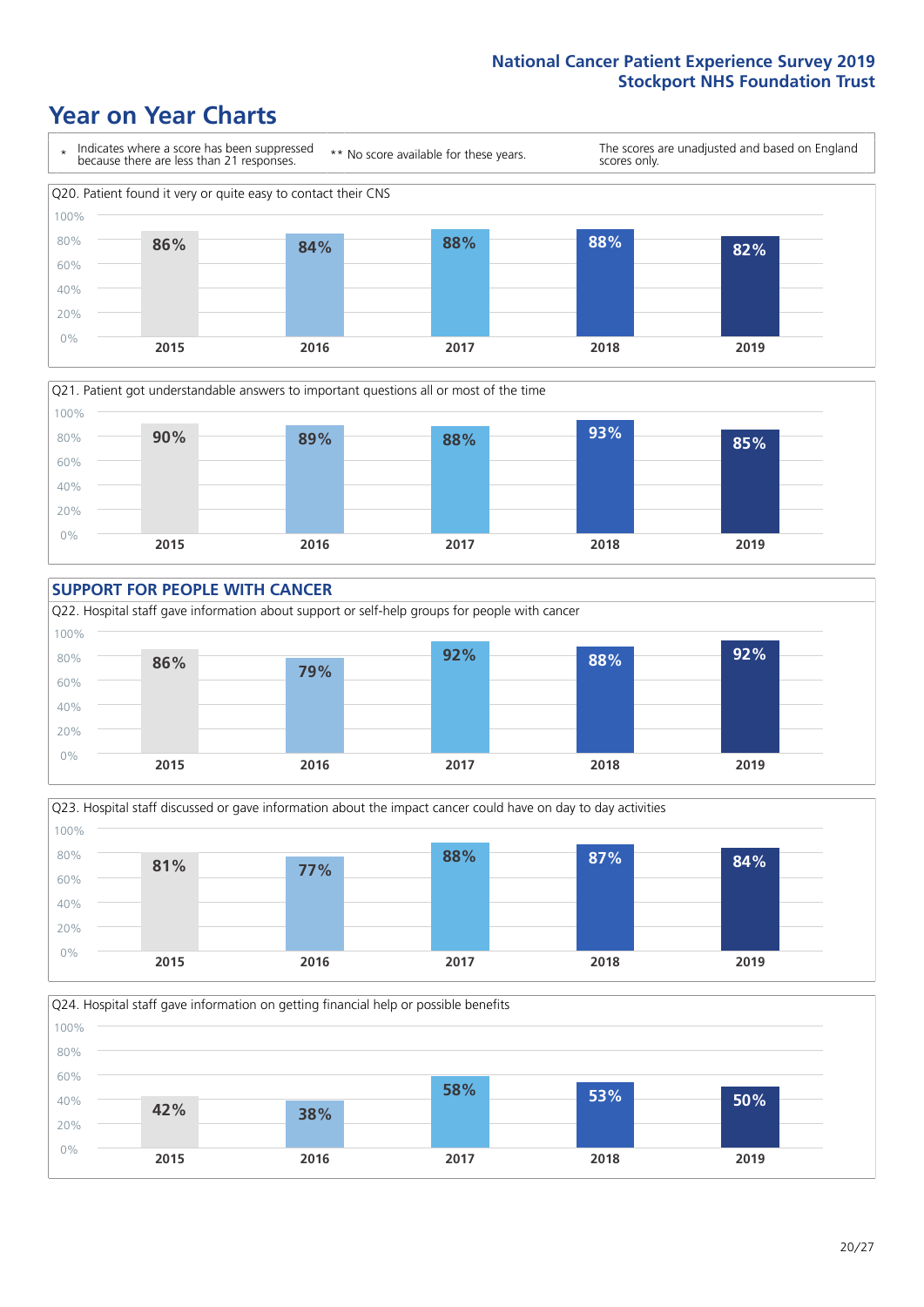### **Year on Year Charts**



#### **OPERATIONS**





#### **HOSPITAL CARE AS AN INPATIENT** Q30. Hospital staff didn't talk in front of patient as if patient wasn't there 0% 20% 40% 60% 80% 100% **2015 \*\* 2016 \*\* 2017 \*\* 2018 \*\* 2019 82%**

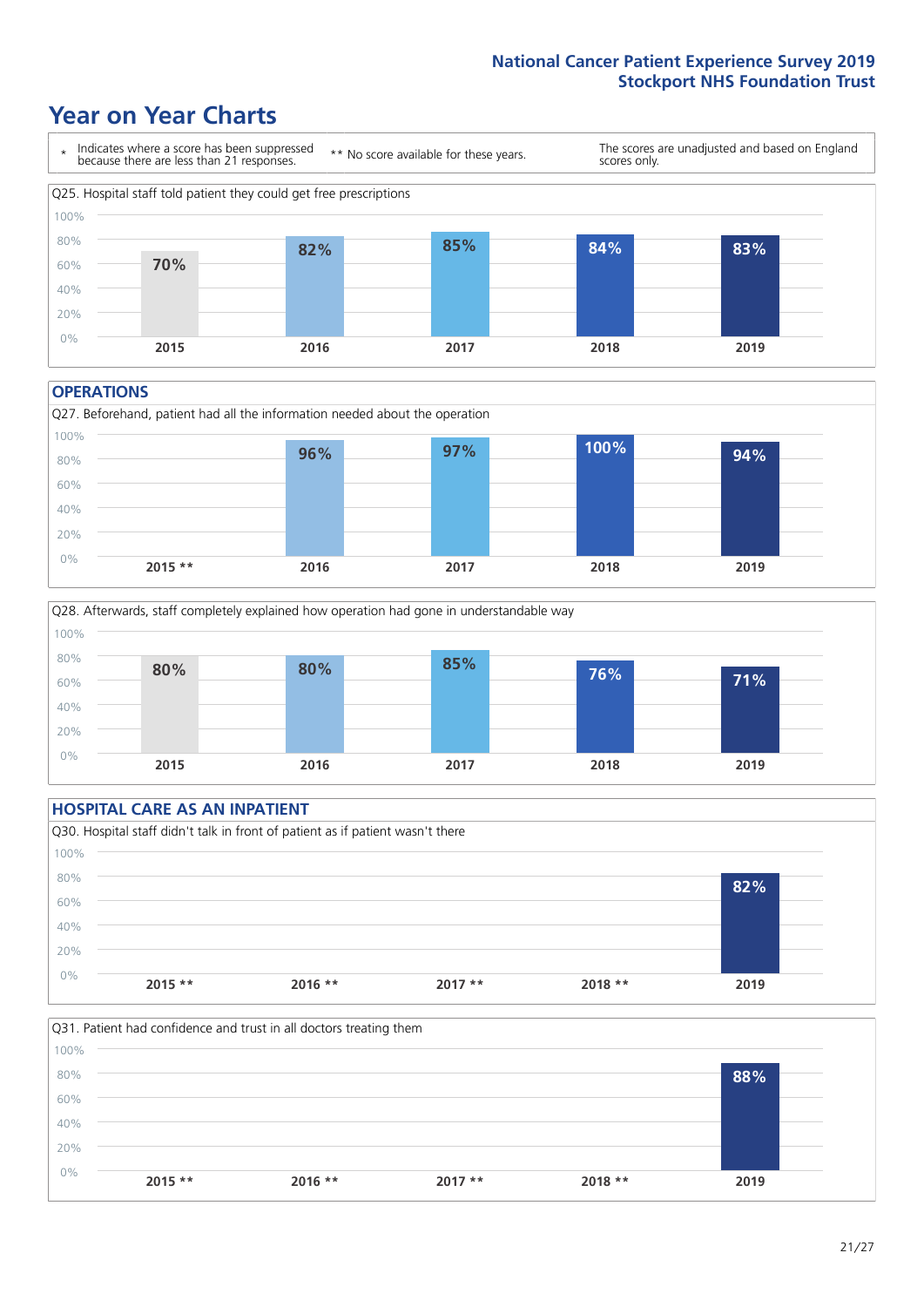







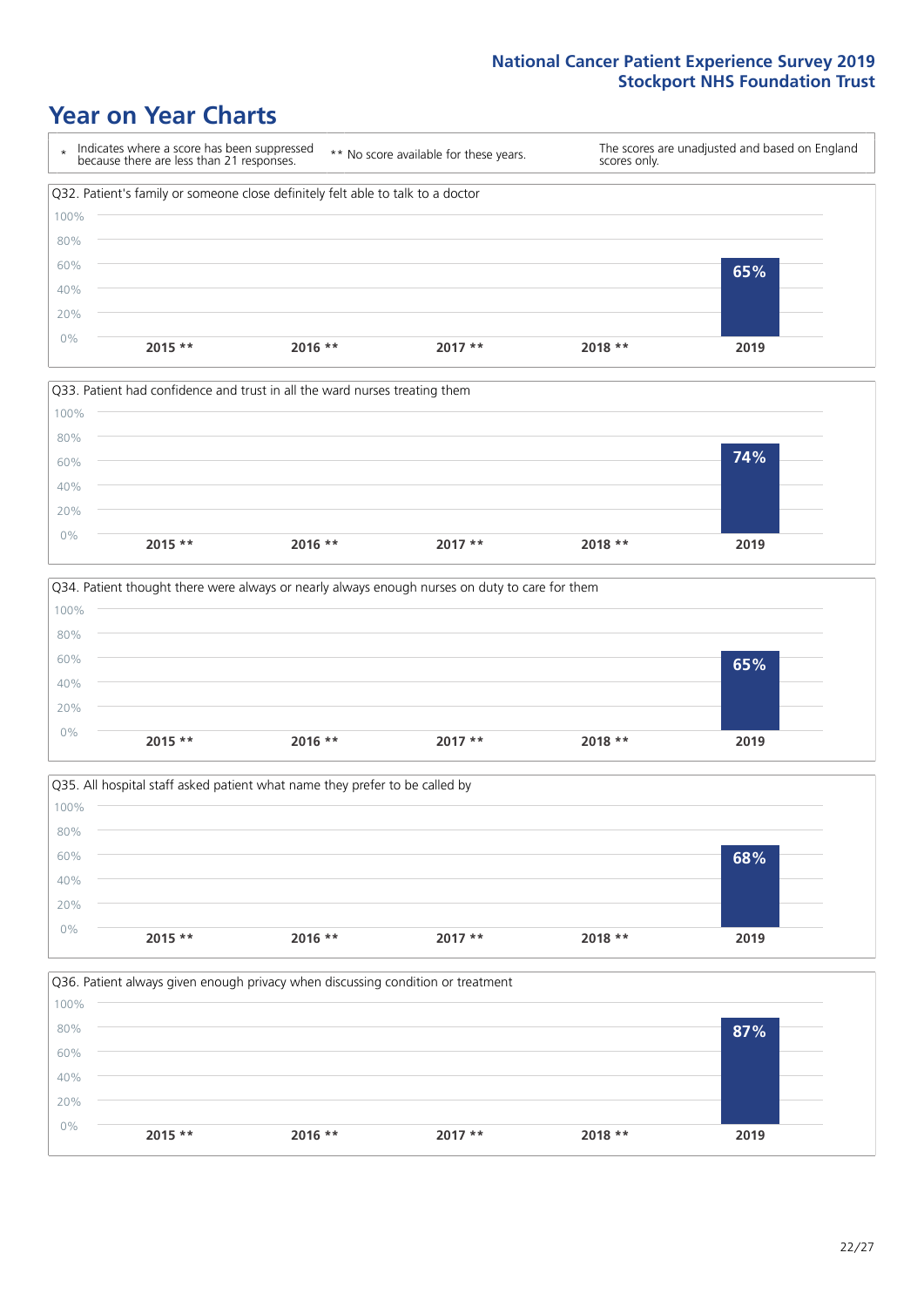







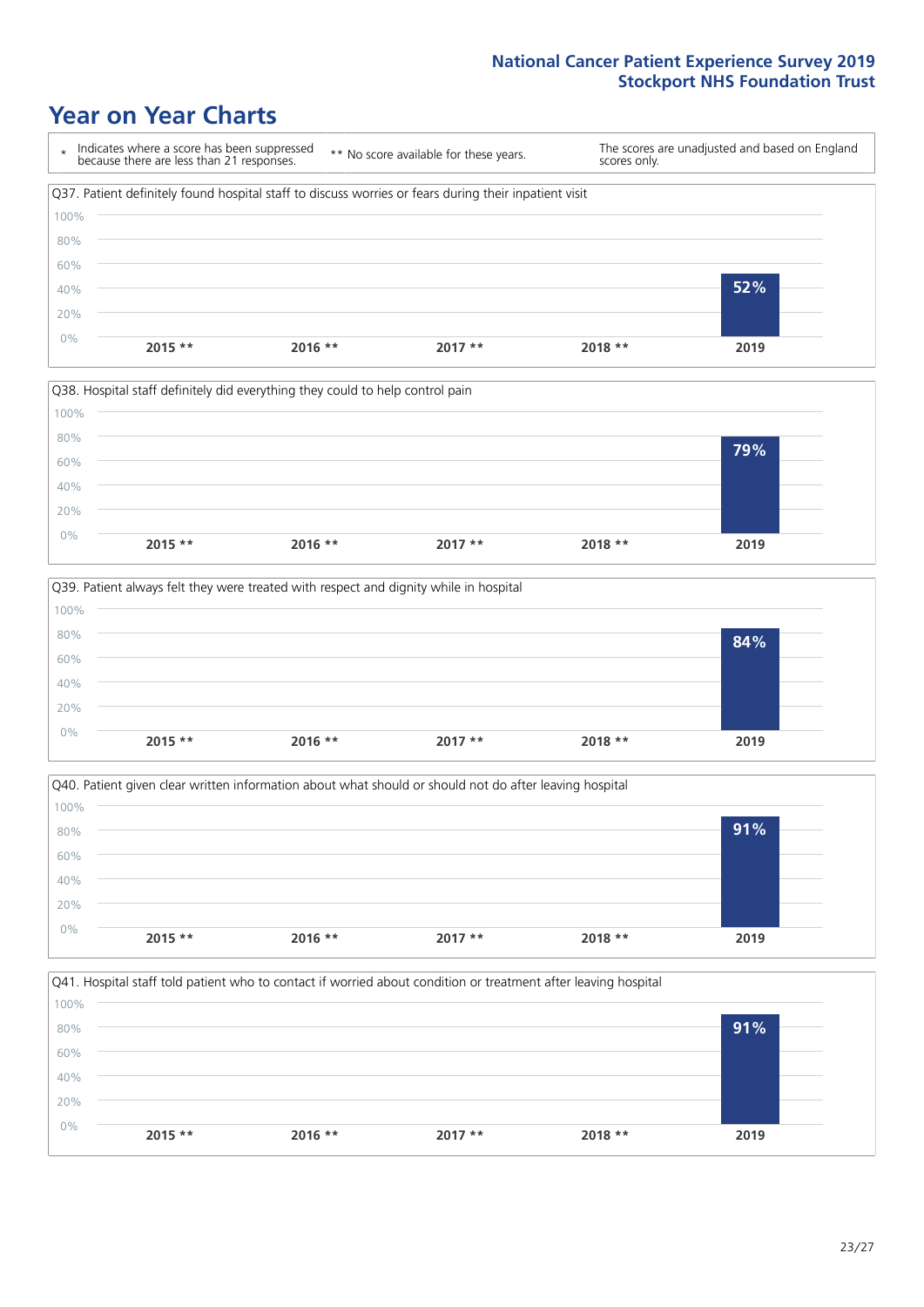### **Year on Year Charts**

\* Indicates where a score has been suppressed because there are less than 21 responses.

\*\* No score available for these years.

The scores are unadjusted and based on England scores only.

#### **HOSPITAL CARE AS A DAY PATIENT / OUTPATIENT**









Q49. Beforehand patient completely had all information needed about chemotherapy treatment 0% 20% 40% 60% 80% 100% **2015 2016 2017 2018 2019 80% 86% 76% 88% 80%**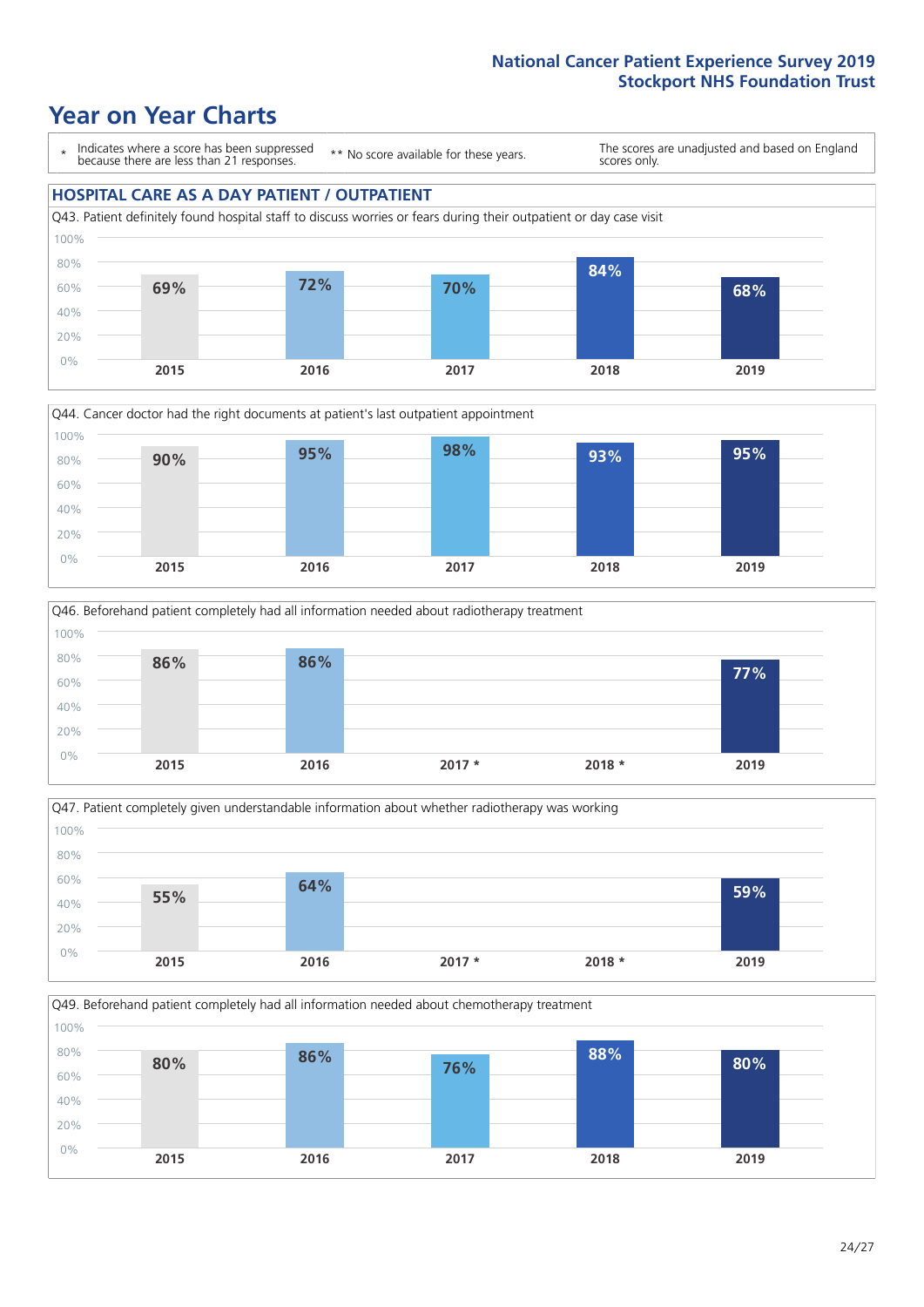### **Year on Year Charts**

\* Indicates where a score has been suppressed because there are less than 21 responses. \*\* No score available for these years. The scores are unadjusted and based on England scores only. Q50. Patient given enough information about whether chemotherapy was working in a completely understandable way 0% 20% 40% 60% 80% 100% **2015 2016 2017 2018 2019 60% 77% 54% 72% 71%**

#### **HOME CARE AND SUPPORT**







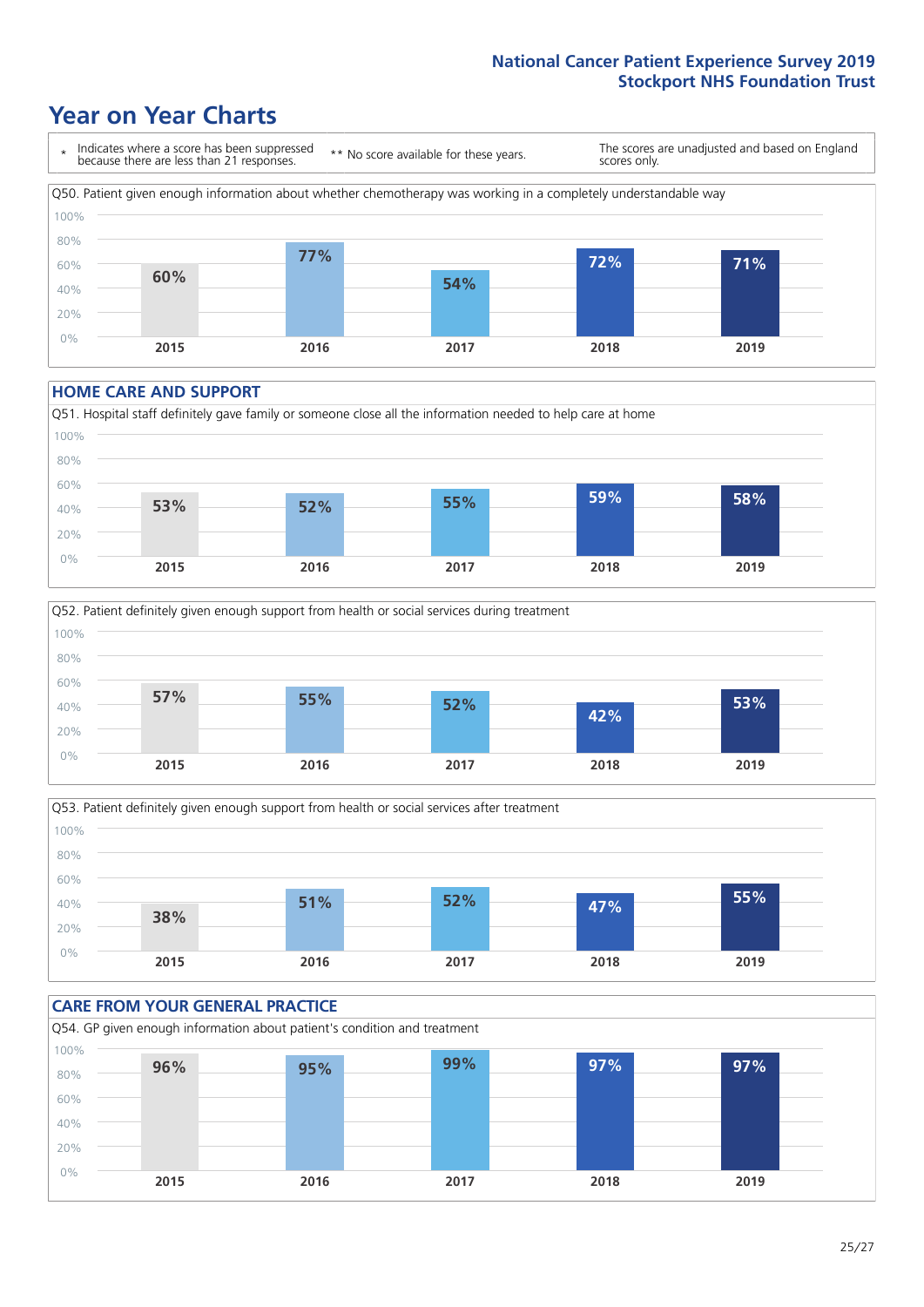### **Year on Year Charts**

\* Indicates where a score has been suppressed because there are less than 21 responses. \*\* No score available for these years. The scores are unadjusted and based on England scores only. Q55. General practice staff definitely did everything they could to support patient during treatment 0% 20% 40% 60% 80% 100% **2015 2016 2017 2018 2019 57% 62% 66% 61% 63%**

#### **YOUR OVERALL NHS CARE**







Q59. Patient felt length of time for attending clinics and appointments for cancer was about right 0% 20% 40% 60% 80% 100% **2015 2016 2017 2018 2019 69% 74% 72% 70% 67%**